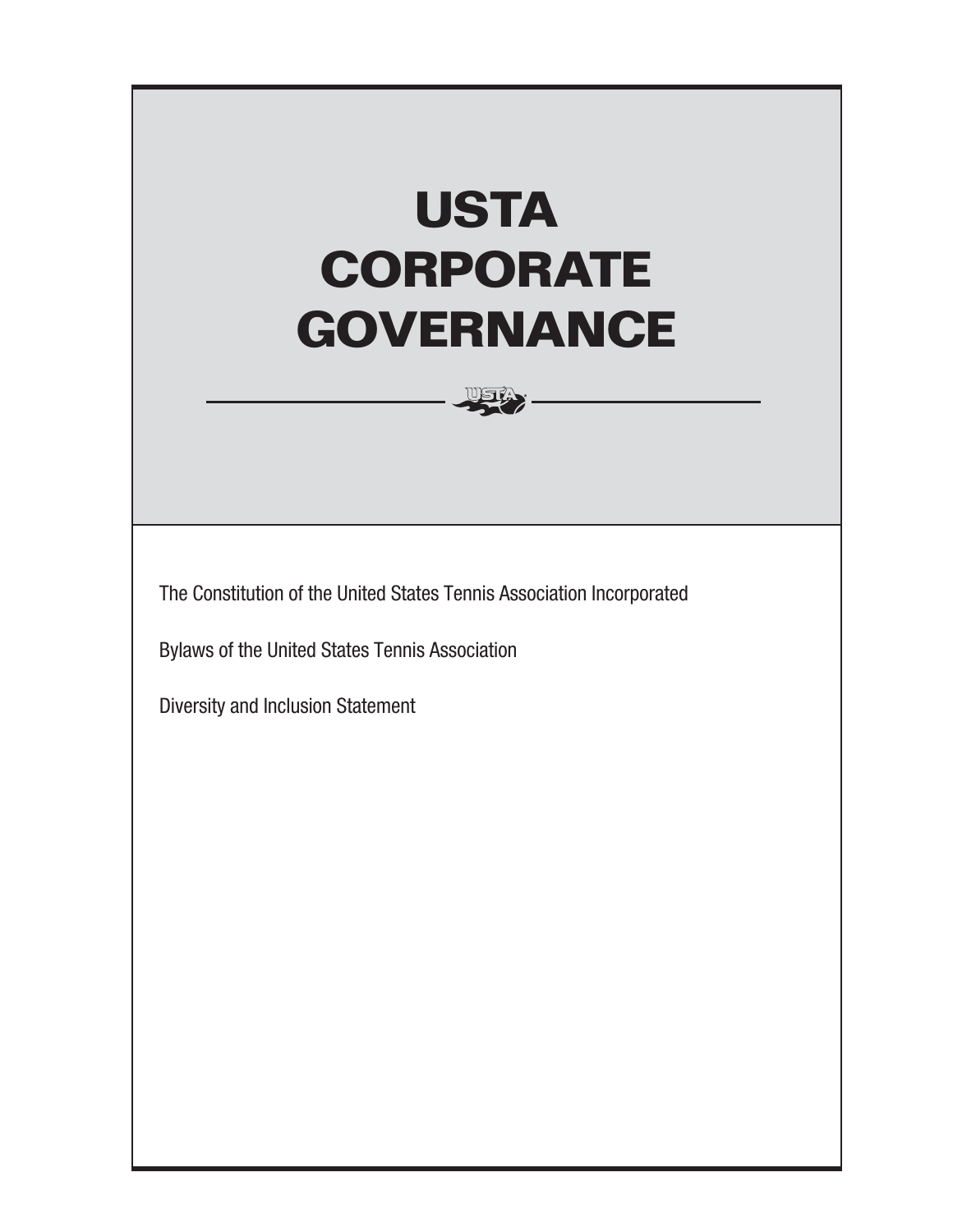# **THE CONSTITUTION OF THE UNITED STATES TENNIS ASSOCIATION INCORPORATED**

FIRST: The name of the corporation is UNITED STATES TENNIS ASSOCIATION INCORPORATED (hereinafter the "USTA"). SECOND: The USTA is a corporation as defined in subparagraph (a)(5) of Section 102 of the Not-for-Profit Corporation Law and under Section 201 of said law it is a Type A not-for-profit corporation.

★

THIRD: The purposes for which it is formed are:

To promote the development of tennis as a means of healthful recreation and physical fitness;

To establish and maintain rules of play and high standards of amateurism and good sportsmanship;

To foster national and international amateur tennis tournaments and competitions;

To encourage, sanction and conduct tennis tournaments and competitions open to athletes without regard to race, creed, color or national origin and under the best conditions possible so as to effectively promote the game of tennis with the general public;

To generally encourage through tennis the development of health, character and responsible citizenship; and

To carry on other similar activities permitted to be carried on by such a not-for-profit corporation.

FOURTH: No part of the net earnings of the USTA shall inure to the benefit of, or be distributable to, nor shall it provide athletic facilities or equipment to, its directors, officers, or other private persons, except that the USTA shall be authorized and empowered to pay reasonable compensation for services rendered and to make payments and distributions in furtherance of the purposes set forth in this certificate of incorporation. No substantial part of the activities of the USTA shall be the carrying on of propaganda, or otherwise attempting to influence legislation, and the USTA shall not participate in, or intervene in (including the publishing or distribution of statements) any political campaign on behalf of any candidate for public office. In the event of the liquidation or dissolution of the USTA, whether voluntary or involuntary, all assets of the corporation remaining after payment of, or the provision for the satisfaction of, all liabilities or obligations of the USTA shall be distributed, except as may be provided by law and subject to the direction and control of a court of competent jurisdiction, to one or more organizations selected by the Board of Directors of the USTA which are the type described in Section 170(b) (1)(A) (other than in clauses (vii) and (viii) thereof) of the Internal Revenue Code of 1954 or the corresponding provision of any subsequent Federal Tax laws. The USTA may engage in the public solicitation of funds. Nothing herein shall authorize the USTA, directly or indirectly, to engage in or include among its purposes, any of the activities mentioned in the Not-for-Profit Corporation Law, Section 404(b)-(t).

FIFTH: The office of the USTA is to be located in the County of Westchester, State of New York.

SIXTH: The territory in which the operations of the USTA will principally be conducted is United States of America.

SEVENTH: The categories of membership in the USTA shall be as set forth in the Bylaws.

The only voting members of the USTA shall be Sectional Associations and **Direct Member Clubs** and **Organizations**. The sectional boundaries and the number of votes of each Sectional Association and of each **Direct Member Club** and **Organization** shall be determined as provided in the Bylaws. Each Sectional Association may contain one or more District Associations, each of which shall consist of the **Member Clubs** and **Organizations** located within boundaries fixed by the Sectional Association.

Membership dues and the qualifications, rights and obligations of all categories of members, to the extent not set forth herein, shall be as provided in the Bylaws.

EIGHTH: The titles, qualifications, duties, terms of office and manner of election or appointment of the officers, directors and assistants shall be as provided in the Bylaws.

NINTH: The USTA shall be managed by its Board of Directors as provided in the Bylaws.

There shall be such Committees as may be named in the Bylaws or appointed by the Chairman of the Board and President or by the Board of Directors.

TENTH: The Annual Meeting of the USTA shall be held on such date and at such place as provided in the Bylaws.

At all meetings of the USTA, the presence, either in person or by proxy, of representatives of a majority vote of the membership shall constitute a quorum and a vote of a majority of those votes present shall constitute the action of the USTA, except that any amendment affecting the composition of, or the method of electing, the Nominating Committee shall be adopted by a vote of two-thirds of the total voting membership.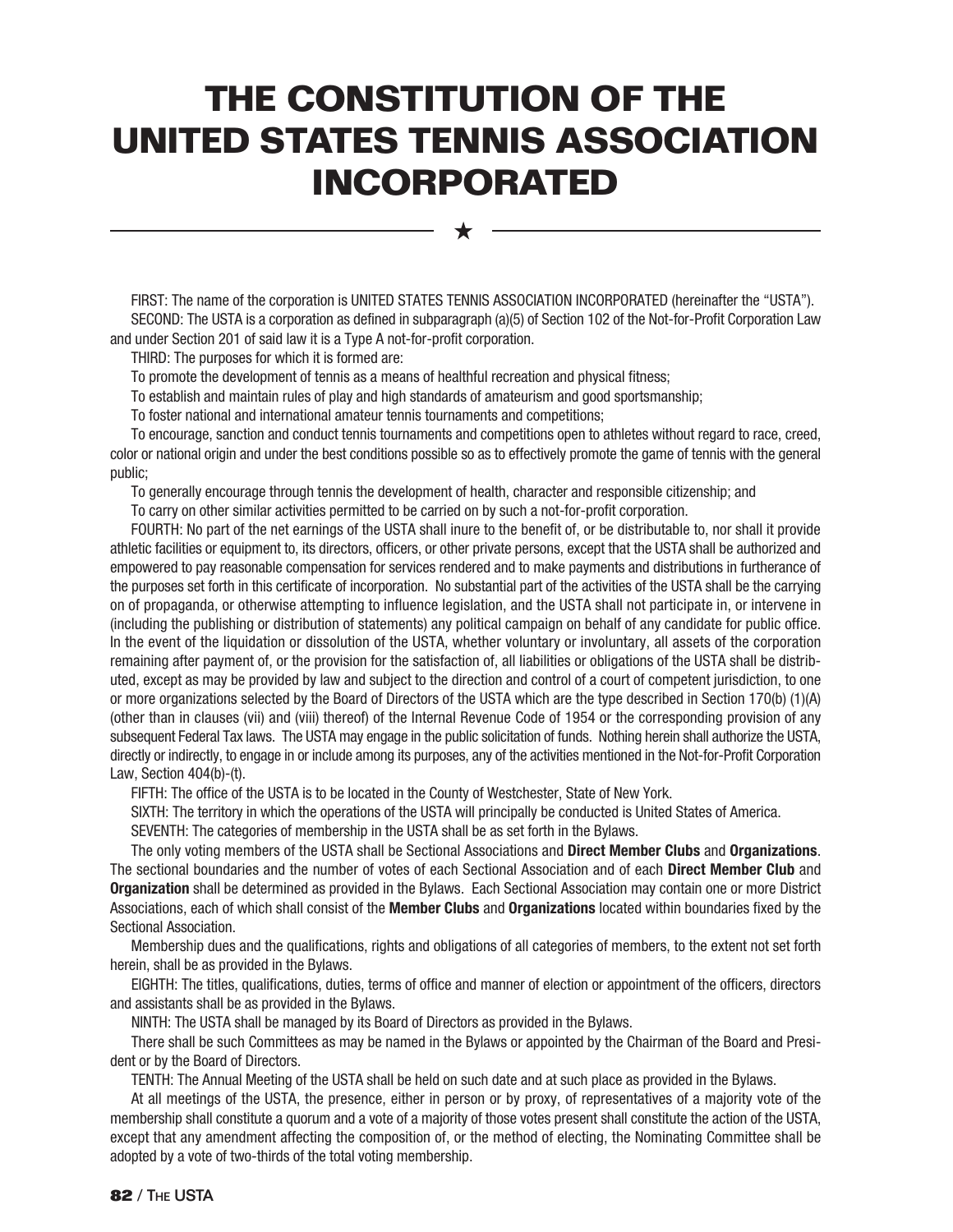ELEVENTH: The USTA shall (to the extent permitted by the laws of the State of New York) indemnify each and every officer and director, past or present, of the USTA and his heirs, executors and administrators against all expenses, including amounts of judgments against or amounts paid in settlement by such persons, together with all costs, legal, accounting or otherwise, necessarily or reasonably incurred by or otherwise imposed upon him, in connection with the defense of any action, suit or proceeding to which he may be made a party, or with which he may be threatened by reason of action taken by or on behalf of the USTA, whether or not he continues to be such at the time of incurring such expenses.

The right of indemnification provided by this Article shall not be deemed exclusive of any other right to which those indemnified may be entitled apart from this Article.

TWELFTH: The USTA is an independent tennis organization and, as such, cannot take any action at the request of any international tennis body which is inconsistent with the provisions of this Constitution or any Bylaws or **Standing Orders** issued hereunder.

THIRTEENTH: Amendments to this Constitution may be made at any meeting of the USTA, provided that the notice of the meeting contain the proposed amendment. Amendments may be proposed by a Sectional Association (through its President or Secretary), by a **Direct Member Club** or Organization, or by the Board of Directors. Procedures for submitting proposed amendments shall be the same as set forth for amending the Bylaws and shall be in accordance with the laws of the State of New York.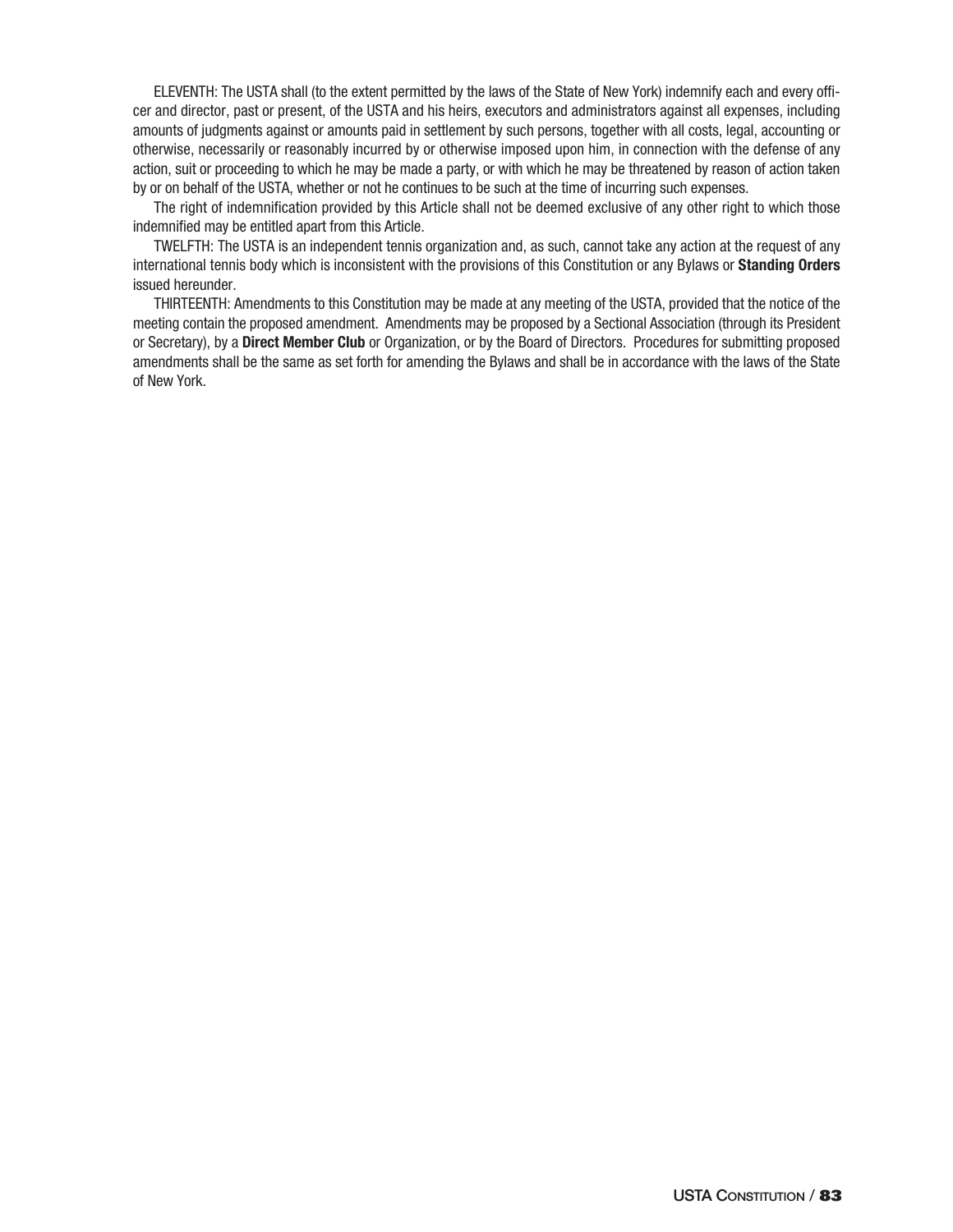# **BYLAWS OF THE UNITED STATES TENNIS ASSOCIATION**

 $\bigstar$ 

# **CONTENTS**

**Note:** The USTA Bylaws are current as of January 1, 2022. Where substantive changes have been made to the Bylaws since the last publication of the USTA Yearbook, vertical lines have been placed in the margins to call your attention to the changes. To receive a copy of the Bylaws with any amendments subsequent to January 1, 2022, please contact the USTA Legal Department at 914-696-7000 or write to: USTA Legal Department, 70 West Red Oak Lane, White Plains, NY 10604-3602.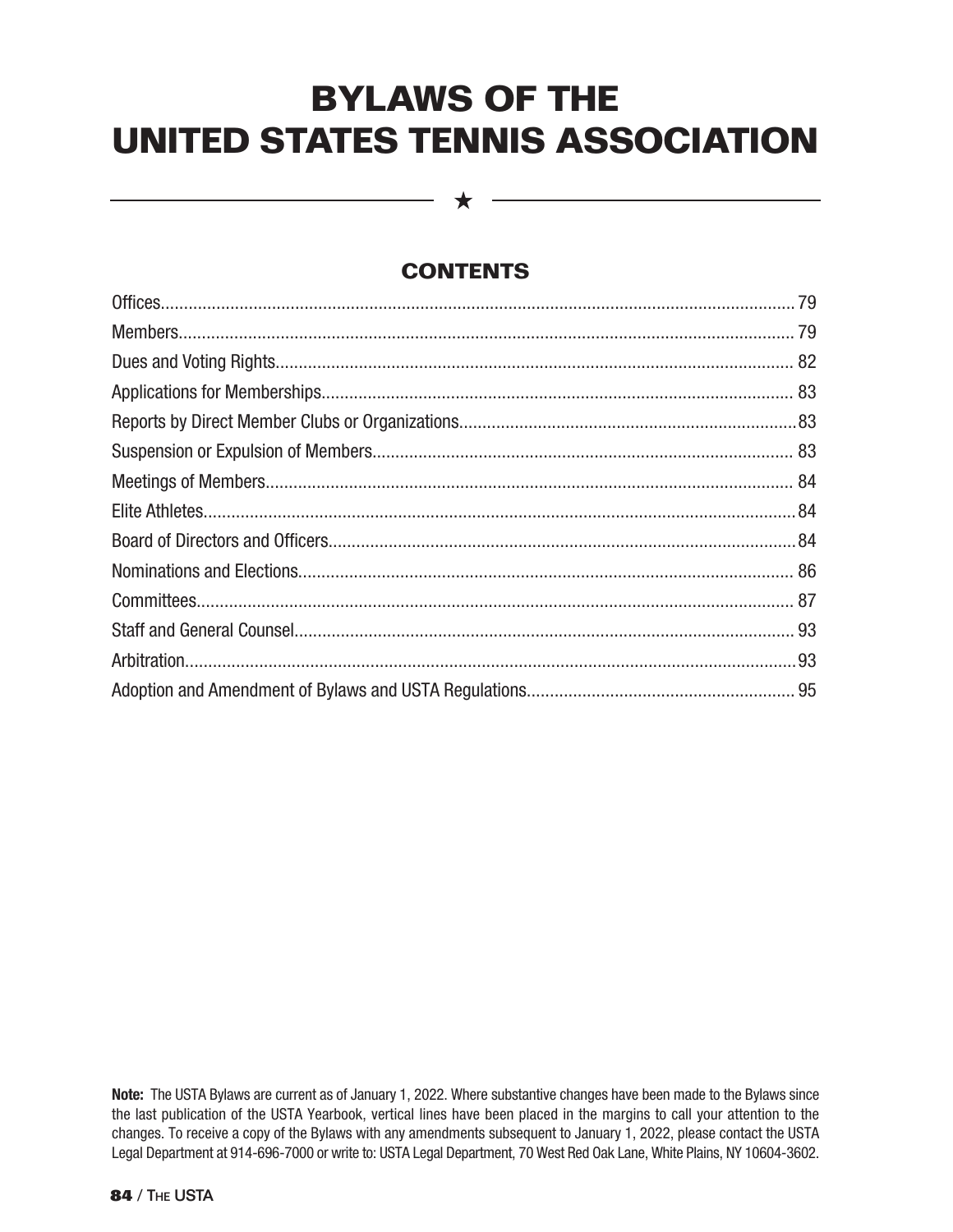#### **Offices**

1. Principal Office. The principal office of the United States Tennis Association Incorporated (hereinafter "Corporation") shall be located in White Plains, New York, or such other location as the Board of Directors (hereinafter "Board") may select. The Corporation may have additional offices at such other locations as the Board may from time to time determine.

#### **Members**

2. Membership Categories. The categories of memberships shall be: Sectional Associations, Direct Member Clubs and Organizations, Organization Members, Individual Members, and Honorary Members.

3. Territories of Sectional Associations. The Corporation shall be divided into seventeen geographical "sections." Each Sectional Association shall be identified, and the geographical area assigned to each Sectional Association shall be, as follows: The commonwealth of Puerto Rico.

|                        | The territory of the U.S. Virgin Islands.                                                                                                                                                                                                                                         |
|------------------------|-----------------------------------------------------------------------------------------------------------------------------------------------------------------------------------------------------------------------------------------------------------------------------------|
| <b>EASTERN:</b>        | The state of New York.                                                                                                                                                                                                                                                            |
|                        | Of the state of Connecticut, that part which is within 35 miles of New York City Hall, excepting<br>that part which is within the city limits of Stamford (which shall form part of the New                                                                                       |
|                        | England Section).                                                                                                                                                                                                                                                                 |
|                        | Of the state of New Jersey, the counties of PASSAIC, BERGEN, ESSEX, UNION, and HUDSON;<br>the county of MONMOUTH, excepting the townships and boroughs of Manasquan, Sea Girt,<br>Spring Lake, Spring Lake Heights, Avon-by-the-Sea, Bradley Beach, Neptune, Neptune City,        |
|                        | South Belmar, Belmar, Wall, Howell, Farmingdale, Millstone, Roosevelt, Upper Freehold,<br>Allentown, Brielle, Freehold, Freehold Townships, and Manalaplan Englishtown (which shall                                                                                               |
|                        | form part of the Middle States Section); the county of MIDDLESEX, excepting the townships                                                                                                                                                                                         |
|                        | and boroughs of Cranbury, South Brunswick, Plainsboro, Jamesburg, and Monroe (which<br>shall form part of the Middle States Section); the county of SOMERSET, excepting the town-                                                                                                 |
|                        | ships and boroughs of Rocky Hill, Montgomery, Hillsborough, Branchburg, and Bedminster<br>(which shall form part of the Middle States Section); and the county of MORRIS, excepting the<br>townships and boroughs of Chester, Chester Township, Washington, Mount Olive, Netcong, |
|                        | Roxbury, and Mount Arlington (which shall form part of the Middle States Section).                                                                                                                                                                                                |
| FLORIDA:               | The state of Florida.                                                                                                                                                                                                                                                             |
| <b>HAWAII PACIFIC:</b> | The state of Hawaii.                                                                                                                                                                                                                                                              |
|                        | The territory of American Samoa.                                                                                                                                                                                                                                                  |
|                        | The territory of Guam.                                                                                                                                                                                                                                                            |
|                        | The commonwealth of the Northern Marianas.                                                                                                                                                                                                                                        |
| INTERMOUNTAIN:         | The state of Colorado.                                                                                                                                                                                                                                                            |
|                        | The state of Utah.                                                                                                                                                                                                                                                                |
|                        | The state of Wyoming.                                                                                                                                                                                                                                                             |
|                        | The state of Montana.                                                                                                                                                                                                                                                             |
|                        | The state of Nevada, excepting CARSON CITY, DOUGLAS COUNTY, and WASHOE COUNTY<br>(which shall form part of the Northern California Section).                                                                                                                                      |
|                        | Of the state of Idaho, that part which is south of the 45th parallel of latitude.                                                                                                                                                                                                 |
|                        | Of the state of Oregon, the county of MALHEUR.                                                                                                                                                                                                                                    |
| MID-ATLANTIC:          | The District of Columbia.                                                                                                                                                                                                                                                         |
|                        | The state of Maryland.                                                                                                                                                                                                                                                            |
|                        | The state of Virginia, excepting that part which is within the city limits of Bristol (which shall<br>form part of the Southern Section).                                                                                                                                         |
|                        | The state of West Virginia, excepting the counties of BROOKE, HANCOCK, MARSHALL, and                                                                                                                                                                                              |
|                        | OHIO (which shall form part of the Middle States Section) and the counties of BOONE, CABELL,<br>CALHOUN, JACKSON, KANAWHA, LINCOLN, LOGAN, MASON, MINGO, PLEASANTS, PUTNAM,<br>RITCHIE, ROANE, WAYNE, WIRT, and WOOD (which shall form part of the Midwest Section).              |
| <b>MIDDLE STATES:</b>  | The state of Delaware.                                                                                                                                                                                                                                                            |
|                        | The state of Pennsylvania.                                                                                                                                                                                                                                                        |
|                        | The state of New Jersey, excepting that portion thereof allocated to the Eastern Section as                                                                                                                                                                                       |
|                        | above set forth.                                                                                                                                                                                                                                                                  |
|                        | Of the state of West Virginia, the counties of BROOKE, HANCOCK, MARSHALL, and OHIO.                                                                                                                                                                                               |
|                        |                                                                                                                                                                                                                                                                                   |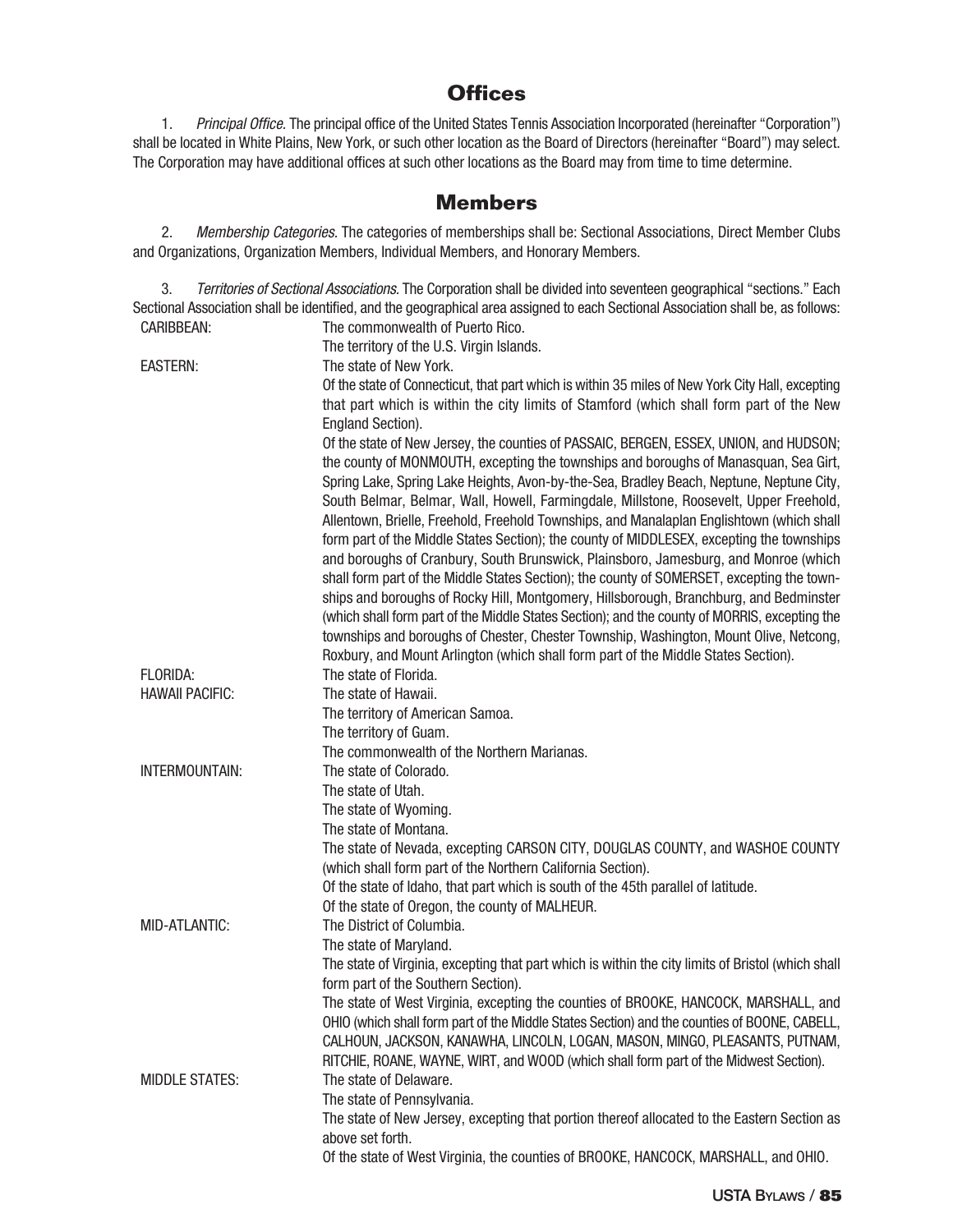| MIDWEST:                       | The state of Indiana.<br>The state of Michigan.                                                                                                                                                                                                           |
|--------------------------------|-----------------------------------------------------------------------------------------------------------------------------------------------------------------------------------------------------------------------------------------------------------|
|                                | The state of Ohio.<br>The state of Illinois, excepting the county of ROCK ISLAND and that part of the state which<br>is within 30 miles of St. Louis (Missouri) City Hall (which shall form part of the Missouri<br>Valley Section).                      |
|                                | The state of Wisconsin, excepting the counties of BARRON, BAYFIELD, BUFFALO, BURNETT,<br>CHIPPEWA, DOUGLAS, DUNN, EAU CLAIRE, PEPIN, PIERCE, POLK, RUSK, ST. CROIX,<br>SAWYER, TREMPEALEAU, and WASHBURN (which shall form part of the Northern Section). |
|                                | Of the state of Kentucky, the counties of BOONE, CAMPBELL, and KENTON.<br>Of the state of West Virginia, the counties of BOONE, CABELL, CALHOUN, JACKSON,<br>KANAWHA, LINCOLN, LOGAN, MASON, MINGO, PLEASANTS, PUTNAM, RITCHIE, ROANE,                    |
| <b>MISSOURI VALLEY:</b>        | WAYNE, WIRT, and WOOD.<br>The state of lowa.                                                                                                                                                                                                              |
|                                | The state of Kansas.                                                                                                                                                                                                                                      |
|                                | The state of Missouri.                                                                                                                                                                                                                                    |
|                                | The state of Nebraska.                                                                                                                                                                                                                                    |
|                                | The state of Oklahoma.                                                                                                                                                                                                                                    |
|                                | Of the state of Illinois, the county of ROCK ISLAND, and that part of the state which is within                                                                                                                                                           |
|                                | 30 miles of St. Louis (Missouri) City Hall.                                                                                                                                                                                                               |
| <b>NEW ENGLAND:</b>            | The state of Maine.                                                                                                                                                                                                                                       |
|                                | The state of Massachusetts.                                                                                                                                                                                                                               |
|                                | The state of New Hampshire.                                                                                                                                                                                                                               |
|                                | The state of Rhode Island.                                                                                                                                                                                                                                |
|                                | The state of Vermont.<br>The state of Connecticut, excepting that part which is within 35 miles of New York City Hall                                                                                                                                     |
|                                | (which shall form part of the Eastern Section) but including that part which is within the city                                                                                                                                                           |
|                                | limits of Stamford.                                                                                                                                                                                                                                       |
| <b>NORTHERN:</b>               | The state of Minnesota.                                                                                                                                                                                                                                   |
|                                | The state of North Dakota.                                                                                                                                                                                                                                |
|                                | The state of South Dakota.                                                                                                                                                                                                                                |
|                                | Of the state of Wisconsin, the counties of BARRON, BAYFIELD, BUFFALO, BURNETT,                                                                                                                                                                            |
|                                | CHIPPEWA, DOUGLAS, DUNN, EAU CLAIRE, PEPIN, PIERCE, POLK, RUSK, ST. CROIX,                                                                                                                                                                                |
|                                | SAWYER, TREMPEALEAU, and WASHBURN.                                                                                                                                                                                                                        |
| <b>NORTHERN</b><br>CALIFORNIA: | The state of California, excepting the counties of IMPERIAL, KERN, LOS ANGELES, ORANGE,<br>RIVERSIDE, SAN BERNARDINO, SAN DIEGO, SAN LUIS OBISPO, SANTA BARBARA, and<br>VENTURA (which shall form the Southern California Section).                       |
|                                | Of the state of Nevada, CARSON CITY, DOUGLAS COUNTY, and WASHOE COUNTY.                                                                                                                                                                                   |
| <b>PACIFIC NORTHWEST:</b>      | The state of Alaska.                                                                                                                                                                                                                                      |
|                                | The state of Oregon, excepting the county of Malheur.                                                                                                                                                                                                     |
|                                | The state of Washington.                                                                                                                                                                                                                                  |
|                                | Of the state of Idaho, that part which is north of the 45th parallel of latitude.                                                                                                                                                                         |
| SOUTHERN:                      | The state of Alabama.                                                                                                                                                                                                                                     |
|                                | The state of Arkansas.                                                                                                                                                                                                                                    |
|                                | The state of Georgia.<br>The state of Louisiana.                                                                                                                                                                                                          |
|                                | The state of Mississippi.                                                                                                                                                                                                                                 |
|                                | The state of North Carolina.                                                                                                                                                                                                                              |
|                                | The state of South Carolina.                                                                                                                                                                                                                              |
|                                | The state of Tennessee.                                                                                                                                                                                                                                   |
|                                | The state of Kentucky, excepting the counties of BOONE, CAMPBELL, and KENTON (which                                                                                                                                                                       |
|                                | shall form part of the Midwest Section).                                                                                                                                                                                                                  |
|                                | Of the state of Texas, the county of BOWIE.                                                                                                                                                                                                               |
|                                | Of the state of Virginia, that part which is within the city limits of Bristol.                                                                                                                                                                           |
| <b>SOUTHERN</b><br>CALIFORNIA: | Of the state of California, the counties of IMPERIAL, KERN, LOS ANGELES, ORANGE, RIVER-<br>SIDE, SAN BERNARDINO, SAN DIEGO, SAN LUIS OBISPO, SANTA BARBARA, and VENTURA.                                                                                  |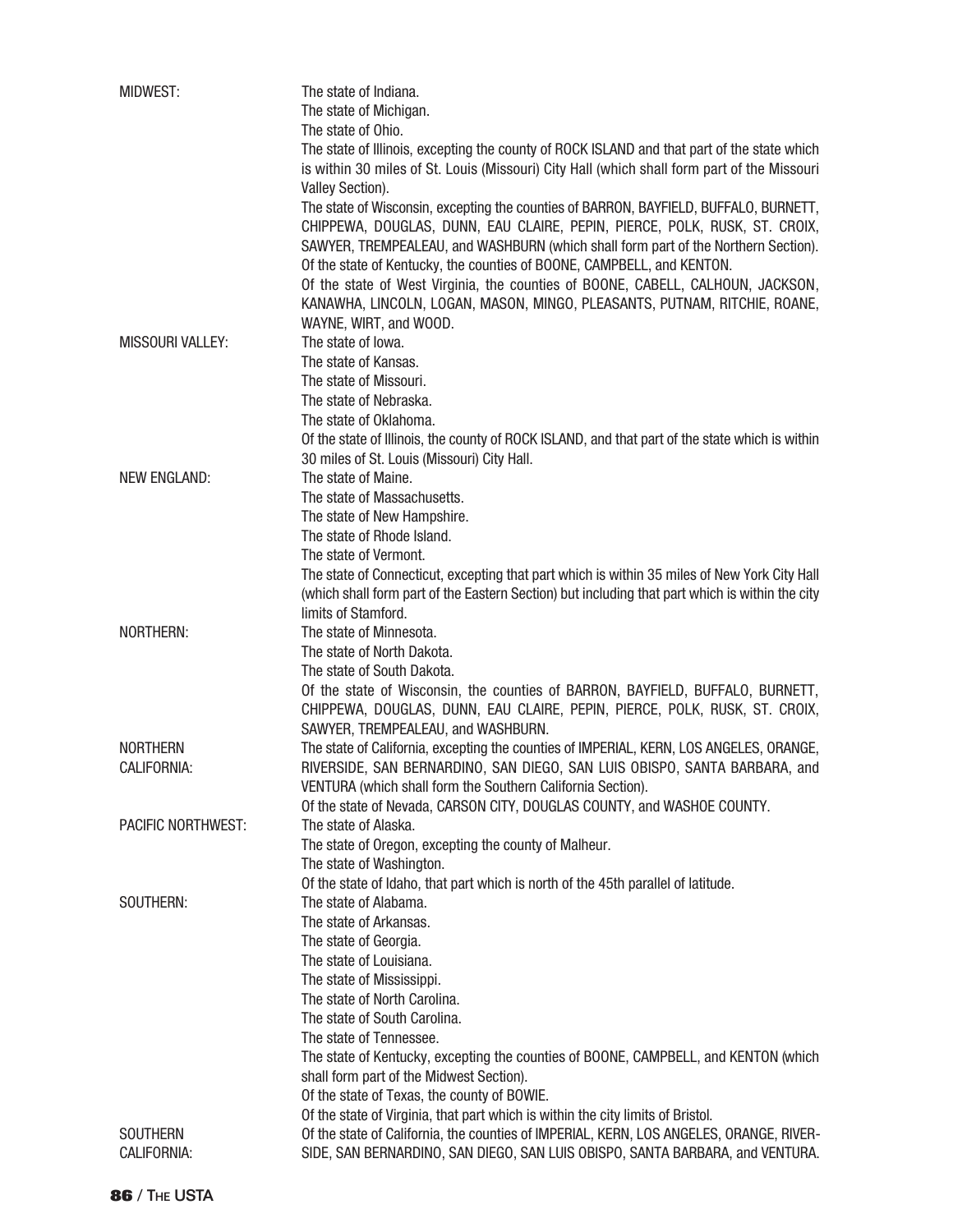| SOUTHWEST: | The state of Arizona.                                                                    |
|------------|------------------------------------------------------------------------------------------|
|            | The state of New Mexico.                                                                 |
|            | Of the state of Texas, the county of EL PASO.                                            |
| TEXAS:     | The state of Texas, excepting the county of BOWIE (which shall form part of the Southern |
|            | Section) and the county of EL PASO (which shall form part of the Southwest Section).     |

4. Governance of Sectional Associations. Each section shall be governed by a Sectional Association which shall be empowered by the Corporation to fulfill the constitutional purposes of the Corporation and to manage the sport of tennis in the section's geographical area in accordance with the Constitution, Bylaws, and USTA Regulations. The governing documents of each Sectional Association shall be subject to review and approval by the Board to ensure their consistency with the Constitution, Bylaws, and USTA Regulations. Failure of any Sectional Association to govern or to manage the sport of tennis in compliance with the Constitution, Bylaws, or USTA Regulations shall subject the Sectional Association to sanctions by the Board. Sanctions may be appealed to the membership at the next Annual Meeting or at a Special Meeting which must be called by the Board if requested in writing. The appeal shall be submitted to the Secretary-Treasurer within 30 days of actual notice of imposition of the sanction. The sanction shall be effective immediately or on the date specified by the Board in the sanction. Notice of appeal stays the sanction. On appeal the ruling of the membership shall be final.

5. Governance of District Associations. Each Sectional Association may contain one or more District Associations or subdivisions, the boundaries of which shall be fixed by the Sectional Association. A Sectional Association that has three or more District Associations or subdivisions shall not have any District Association or subdivision with more than forty percent (40%) of the Sectional Association's adjusted aggregate voting strength. Each district or subdivision shall be governed by such rules and regulations as it shall adopt in accordance with the requirements of its Sectional Association. Such rules and regulations shall not be inconsistent with the Constitution, Bylaws, or USTA Regulations and are subject to review and approval of the Board.

A District Association whose boundaries comprise a territory, commonwealth, or possession of the United States having its own National Olympic Committee duly recognized by the International Olympic Committee, shall have the right to solicit direct affiliation to the International Tennis Federation as an Associate or Full Member and enjoy all the rights and privileges thereof.

6. Direct Member Clubs. With the exception of the Bermuda Lawn Tennis Club and Coral Beach and Tennis Club, Bermuda, and any overseas United States Military Organization in control of tennis facilities (which shall be Direct Member Clubs or Organizations), no club or organization is eligible for membership unless it is located within the boundaries of a Sectional Association.

7. Organization Members. Any organization of a permanent character located within the boundaries of a Sectional Association interested in the purposes of the Corporation is eligible for membership as follows:

Community Tennis Associations

 Any multi-purpose, incorporated, geographically defined, not-for-profit, volunteer tennis support organization which supports or provides comprehensive programs.

**Clubs** 

 Any private or commercial club, resort, hotel, condominium, apartment complex, or homeowners' association that controls and maintains tennis facilities.

**Schools** 

Any elementary or secondary school, college, university, or other educational institution.

Parks and Recreation Departments

Any municipal, county, or other public entity that fosters tennis activities.

Program Delivery or Service Organizations and Other Entities

 Any other organization or private entity, including a limited or single focus tennis association that actively conducts, controls, or supervises tennis activities or is interested in the promotion of tennis.

8. Individual Members. Any individual interested in the purposes of the Corporation is eligible for Individual Membership as follows:

Junior—Any individual under the age of 19 years.

Adult-Any individual 19 years or older and under the age of 70 years.

Senior-Any individual 70 years or older.

Life—Any individual of any age. As of August 5, 2020, this Membership is no longer available for purchase. Life Members will have no additional Membership dues for their lifetime.

An individual may have only one membership.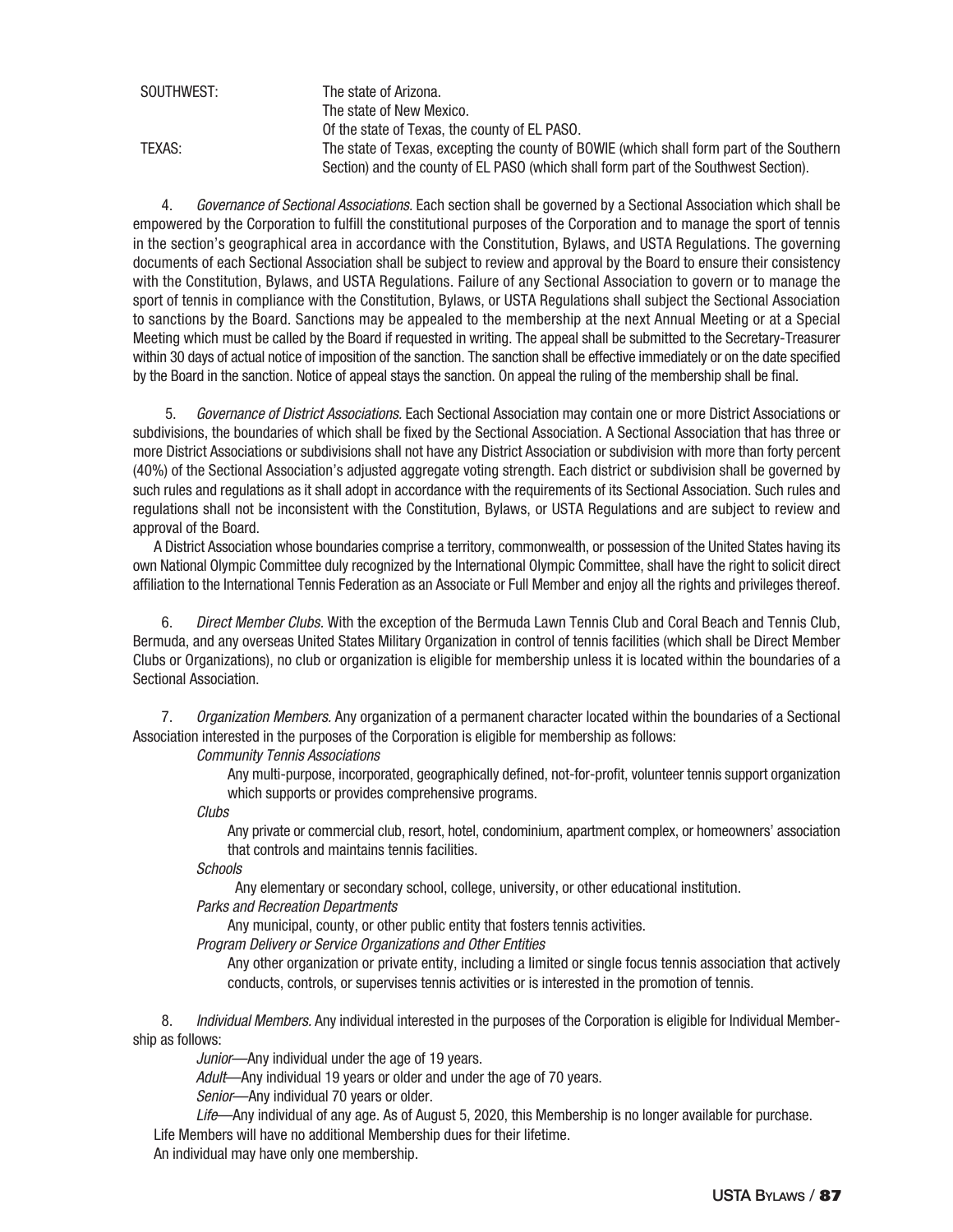9. Honorary Members. Honorary Membership may be conferred upon such worthy persons as may be so elected by the Executive Council.

10. Discrimination Prohibited. Membership and all rights of participation in the Corporation, including all tournaments and other events conducted or sanctioned by it, shall be open to athletes, coaches, trainers, administrators, officials, and all other persons without regard to race, age, creed, sexual orientation, color, national origin, or sex. Nonetheless, participation in divisions of tournaments and other events may be restricted on the basis of sex or age.

#### **Dues and Voting Rights**

- 11. Dues and Sectional Association Allocations.
	- a. Dues. The Board establishes membership dues. However, before changing membership dues, the Board shall consult with all Sectional Associations and the Membership Services Committee about the proposed changes and receive input from the Chief Executive Officer and Membership Department.
	- b. Sectional Association allocations:
		- i. Adult, Junior, and Organizational Memberships. The Corporation shall pay each Sectional Association a portion of the membership dues (excluding Life Memberships) collected by the Corporation within the geographic area assigned. The Corporation shall determine which twelve-month period each Sectional Association received the most membership dues (excluding Life Memberships) out of the following two periods:
			- Period 1: July 1, 2012 through June 30, 2013; or
			- Period 2: September 1, 2012 through August 31, 2013.

 The twelve-month period in which a Sectional Association receives the most dues is its "Highest Period." Starting with the payments made to the Sectional Associations for the month of April 2014, each month thereafter the Corporation shall pay to each Sectional Association the same amount that it paid to that Sectional Association in the corresponding month of that Sectional Association's Highest Period.

- ii. Life Memberships. Annually, the Corporation shall pay to each Sectional Association the same total amount that it paid the Sectional Association for Life Memberships in the year 2019.
- c. Temporary test marketing of Memberships. The Board may authorize temporary test marketing of memberships on terms different from those in **Bylaws 7 and 8**.

12. *Voting Strength*. The only voting members of the Corporation shall be Sectional Associations and Direct Member Clubs and Organizations.

a. Sectional Associations. The voting strength for Sectional Associations shall be as follows:

- $Caribbean 6,048 \text{ votes (approximately 1 percent)}$
- $Eastern 61,064$  votes (approximately 7 percent)
- Florida 58,151 votes (approximately 7 percent)
- Hawaii Pacific 7,939 votes (approximately 1 percent)
- Intermountain  $-47,353$  votes (approximately 5 percent)
- $Mid- Atlantic 47,806$  votes (approximately 6 percent)
- Middle States 37,216 votes (approximately 4 percent)
- Midwest 95,816 votes (approximately 11 percent)
- Missouri Valley 28,482 votes (approximately 3 percent)
- New England  $-41,982$  votes (approximately 5 percent)
- $$
- Northern California 57,704 votes (approximately 7 percent)
- Pacific Northwest 28,346 votes (approximately 3 percent)
- Southern 193,803 votes (approximately 23 percent)
- Southern California 46,287 votes (approximately 5 percent)
- Southwest 16,462 votes (approximately 2 percent)
- Texas 58,706 votes (approximately 7 percent)

 No Sectional Association's voting strength shall be more than forty percent (40%) of the aggregate voting strength of the Sectional Associations. If the voting strength of any Sectional Association at the end of any calendar year is more than forty percent (40%) of the aggregated voting strength of the Sectional Associations, then the voting strength of that Sectional Association shall be capped at 40% and all non-capped Sectional Associations' voting strength shall remain unchanged and their voting percentage shall be adjusted upward proportionally. In no event shall the actual number of members in each geographic area assigned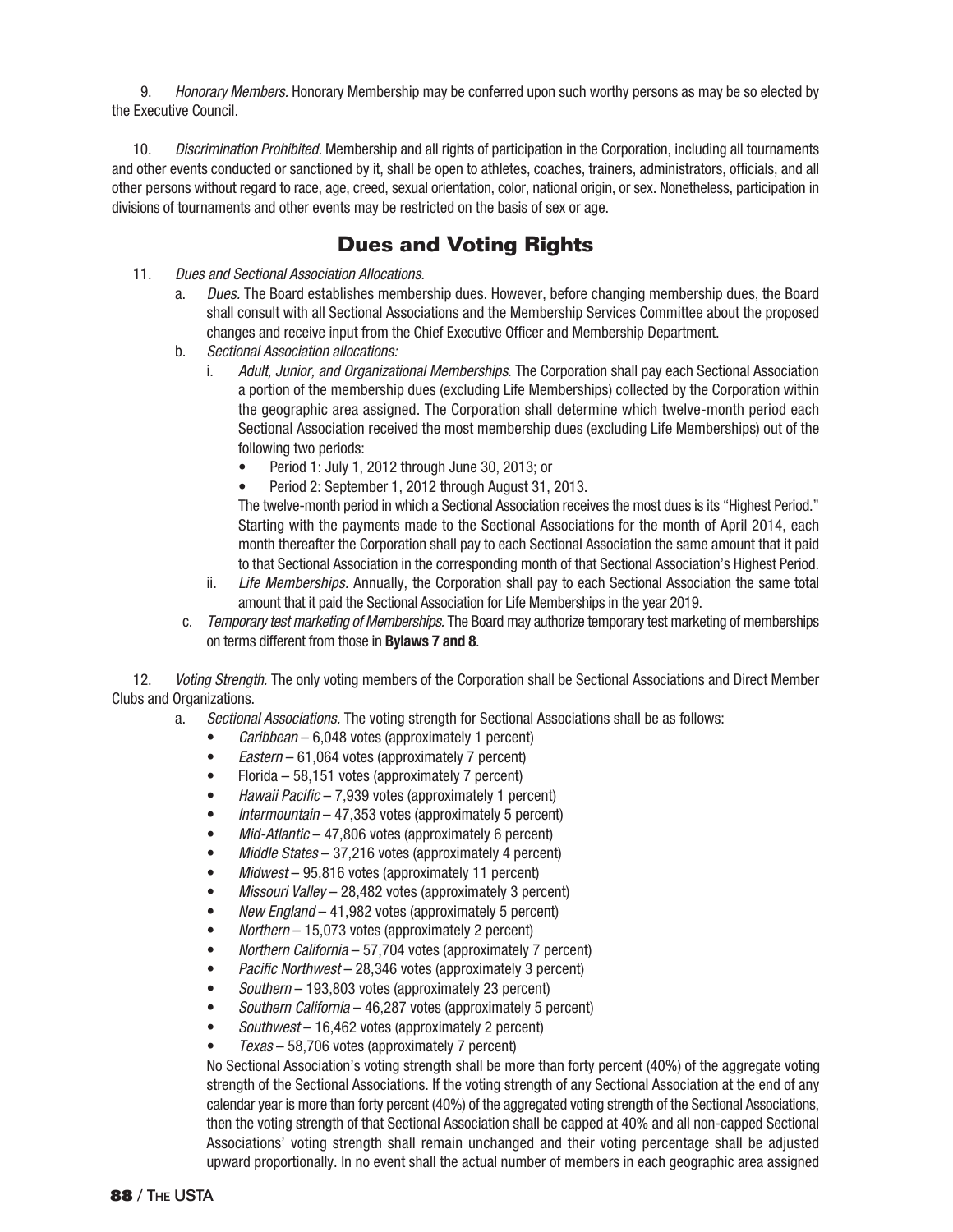be capped, only the voting strength for the sole purpose of corporate governance. The voting strength of each Sectional Association shall be certified by the Secretary-Treasurer in writing before each meeting at which a vote is to be taken.

- b. Direct Member Clubs and Organizations. The voting strength of the Direct Member Clubs and Organizations, shall be as follows:
	- Bermuda Lawn Tennis Club 26 votes (approximately less than .5 percent)
	- Coral Beach and Tennis Club, Bermuda 26 votes (approximately less than .5 percent)
- c. Honorary Members. Honorary Members shall not be counted in calculating the voting strength of Sectional Associations and Direct Member Clubs or Organizations.
- d. Purchase of Memberships. It is against the policy of the Corporation for any Sectional Association or District Association to purchase a membership of any kind; however, any Sectional Association may, on its own behalf or on behalf of its District Associations or subdivisions, purchase up to 15 individual memberships annually for recognition of volunteers. The Board shall be authorized to prescribe the appropriate procedures to enforce this provision, which may include the execution of an affidavit each year by each member of the Board of each Sectional Association and District Association listing all new memberships purchased directly or indirectly by a Sectional Association or District Association during the year.

13. Sectional Delegates. The Sectional Delegate shall cast the Sectional Association's votes. Each Sectional Association shall use a proxy to designate its Sectional Delegate. The vote of a Sectional Association may be split.

14. Rights of Organization Members and Honorary Members at Meetings of Members. Representatives of Organization Members and Honorary Members are entitled to be present at meetings of members and may be recognized to speak during the meeting, but shall have no voting rights, except in the case of Organization Members, which are represented by their Sectional Associations.

# **Applications for Memberships**

15. Approval of Application for Membership as Organization Member. All membership applications for Organization Members shall be submitted in the proper form to the Corporation at its principal office and shall be subject to the approval of the applicable Sectional Association. An Organization Member's application shall be deemed approved unless the Sectional Association notifies the Corporation office of its disapproval in writing within 30 days of the submission of the application to the Sectional Association's office.

16. Application for Individual Membership. Application for Individual Membership shall be submitted in the proper form to the Corporation at its principal office.

- 17. Exhaustion of Administrative Remedies.
	- a. All members agree to follow the Constitution, the Bylaws, and the USTA Regulations. Members shall exhaust all administrative remedies in any controversy or grievance, including, but not limited to, membership, governance, management, or participation in activities or events.
	- b. Sectional Associations, District Associations, or subdivisions of Sectional Associations agree to submit to final and binding arbitration in any controversy or grievance involving their governance or management upon demand of the Board or a vote of no less than 30% of a Sectional Association's Board of Directors. Final and binding arbitration shall be conducted in accordance with procedures approved by the Board.

# **Reports by Direct Member Clubs or Organizations**

18. Reports by Direct Member Clubs or Organizations. Before December 31, each Direct Member Club or Organization shall report its correct address and the number of its courts.

#### **Suspension or Expulsion of Members**

19. Suspension or Expulsion of Members. The Board shall have the power to suspend or expel any member for cause. Any member who fails to pay dues when due shall automatically be suspended from membership.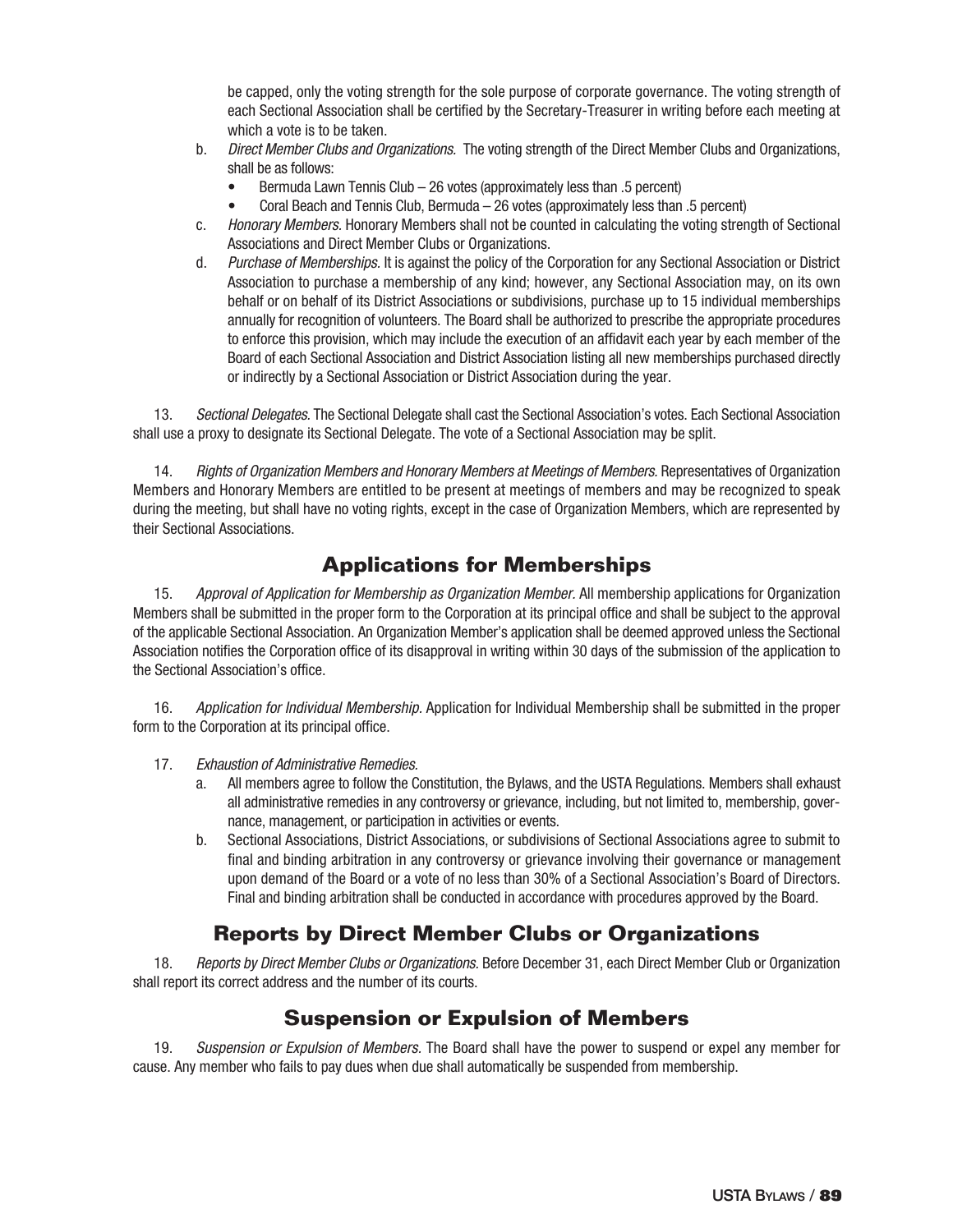#### **Meetings of Members**

20. Annual Meeting of Voting Members. The Annual Meeting of the Corporation for the transaction of business that comes before the voting members shall be held between January 1 and April 15 on a date and at a place fixed by the Board.

21. Semiannual Meeting of Voting Members. The Semiannual Meeting of the Corporation for the transaction of business that comes before the voting members shall be held in August or September on a date and at a place fixed by the Board.

22. Special Meetings of Voting Members. Special meetings of the voting members of the Corporation may be called by the Board at any time, subject to the advance notice provision in **Bylaw 23**. Special meetings shall also be called upon the written request of Sectional Associations and Direct Member Clubs or Organizations having an aggregate vote of not less than one-tenth of the total voting membership. The written request shall state the purpose and the date of the proposed special meeting, which shall not be less than two nor more than three months from the date of the written request, subject to the advance written notice provision in **Bylaw 23**. Only those matters specified in the request may be acted upon at the special meeting. Special meetings of the voting members shall be held at the location that the Board determines before sending the notice of the meeting.

23. Notice of Meetings of Voting Members. Notice of the date, time, place, and purpose of any meeting of the voting members of the Corporation shall be given to each Sectional Association and each Direct Member Club or Organization. Notice of any meeting other than the annual meeting must also indicate that it is being issued by or at the direction of the person or persons calling the meeting. All notices must be sent by first-class mail, facsimile, or electronic mail, and must be given not less than 10 nor more than 50 days before any meeting. All notices must be directed to the addresses then appearing in the records of the Corporation. Only those matters set forth in the notice of a special meeting may be acted upon at the special meeting.

24. Quorum and Voting. At all meetings of the Corporation the presence, either in person or by proxy, of representatives of a majority of the voting membership shall constitute a quorum and a majority vote of those votes present shall constitute the action of the Corporation, except as restricted in Article Tenth of the Constitution. Except as otherwise provided in these Bylaws, Robert's Rules of Order shall be the rules of order for meetings of the Corporation.

25. Order of Business. The order of business at the Annual and Semiannual Meeting of the Corporation shall be as follows:

- a. Report certifying voting power and the determination of a quorum;
- b. Approval of minutes;
- c. Report of Secretary-Treasurer;
- d. Report of Chairperson of the Board and President;
- e. Report of Elections;
- f. Reports of Committees;
- g. Miscellaneous or Special Business;
- h. Adjournment.

Adoption of that part of the report certifying voting power shall not be subject to challenge during the meeting.

# **Elite Athletes and Related Definitions**

- 26. Elite Athlete, 10-Year-Plus Elite Athlete, Actively Engaged Athlete.
	- a. Elite Athlete. Elite Athlete means a United States citizen or a United States legal resident who is at least 18 years old and meets any one of the following three requirements: within the last 10 years has represented the United States as a member of the Olympic, Pan American, Paralympic, or Parapan American Games (each, a "Delegation Event"), World Championships, Davis Cup, Billie Jean King Cup, or World Cup teams, or any other event designated as an elite-level event by the USOPC; within the last 24 months has reached the second round of an open draw of the United States Open Tennis Championships or the World Championships for Wheelchair Tennis; or within the last 10 years was ranked in the top 50 of the USTA Professional Singles, Doubles, or Mixed Rankings (a "10-Year Elite Athlete").

 Solely for purposes of an upcoming election, the term Elite Athlete, Board Athlete Representative, or Nominating Committee Athlete Representative shall not include any Elite Athlete or 10-Year-Plus Elite Athlete who has been nominated and designated by the Nominating Committee as a person who is not a Board or Nominating Committee Athlete Representative. (See **Bylaw 35.c.**)

 A person who qualifies as an Elite Athlete when elected or appointed shall retain such status throughout the term of the position to which the athlete has been elected, selected, or appointed.

b. 10-Year-Plus Elite Athlete. 10-Year-Plus Elite Athlete means a United States citizen or a United States legal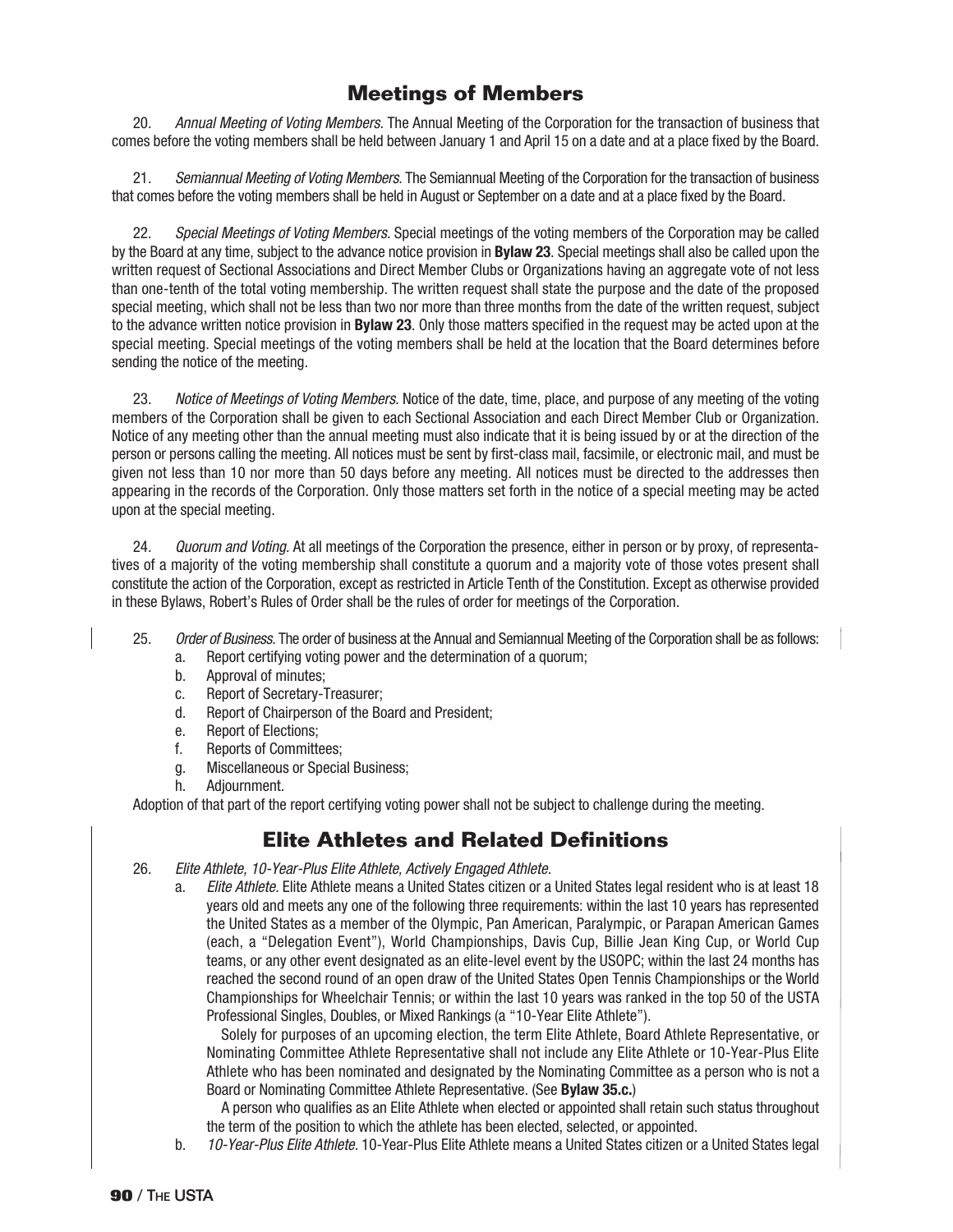resident who is at least 18 years old and has, at any point, but not within the ten years prior to election/selection/appointment, met the definition of Elite Athlete.

 c. Actively Engaged Athlete. Actively Engaged Athlete means a United States citizen or a United States legal resident who is at least 18 years old and who qualifies as an Elite Athlete, 10-Year-Plus Elite Athlete, or who has been actively engaged in the last 24 months prior to election/selection/appointment in a Corporation sanctioned competition.

 A person who qualifies as an Actively Engaged Athlete when elected or appointed shall retain such status throughout the term of the position to which the athlete has been elected, selected, or appointed.

The Chief Executive Officer shall maintain a current list of Elite Athletes, 10-Year-Plus Elite Athletes, and Actively Engaged Athletes that includes their names, addresses, phone numbers, and bases for qualification.

#### **Board of Directors and Officers**

#### 27. Board of Directors.

a. *Responsibilities*. The Corporation shall be managed by its Board, which shall establish the policies and objectives of the Corporation.

 The Board shall direct, review, and approve budgets as well as establish capital programs and review Corporation performance against goals, objectives, and budgets.

The Board shall adopt an investment policy.

Members of the Board shall serve without compensation and be individual members of the Corporation.

 b. Composition. The voting members of the Board shall be the five officers, the Immediate Past President, and nine at-large members.

 At least 33.3 percent of the voting members of the Board ("Board Athlete Representatives") shall be Elite Athletes or 10-Year-Plus Elite Athletes, provided that (i) at least 20 percent of the Board shall be comprised of 10-Year Elite Athletes, and (ii) at least half of such Board Athlete Representatives must have qualified as an Elite Athlete or 10-Year-Plus Elite Athlete, as applicable, through participation in a Delegation Event. The USOPC AAC Representative shall serve as a voting member of the Board and shall be counted as a Board Athlete Representative. In the event that the USOPC AAC Alternate Athlete Representative is elected as a voting member of the Board, such individual will be counted as a Board Athlete Representative. In the event that the USOPC AAC Alternate Representative is not elected as a voting member of the Board, such individual shall serve as an ex officio non-voting member of the Board. An ex officio non-voting Member of the Board does not count towards the total composition of the Board. Excluding the Board Athlete Representatives, no more than two of the at-large members may be domiciled in the same section when they take office. Board Athlete Representatives may be nominated for officer positions. A President who does not complete the term of office shall not, however, be a member of the Board as Immediate Past President unless confirmed by a majority of the other members of the Board. The Immediate Past President shall serve only two years beyond the elected term as President. A minimum of 50 percent of the Sectional Associations shall have a member on the Board. The domicile of a Board Athlete Representative shall not be considered when determining whether the 50 percent requirement is met.

 For the term beginning on January 1, 2023, at least 40 percent of the voting members of the Board must have served as members of a Sectional Association board of directors for two years or more.

- c. Nomination of representatives to ITF. The Board shall nominate to the International Tennis Federation (ITF) persons from the United States to serve on the Committee of Management of the ITF and shall appoint delegates to meetings of the ITF to represent the United States.
- d. Committees of the Board. The following are Committees of the Board:
	- Audit Committee;
	- Budget Committee;
	- Compensation Committee; and
	- Investment Committee.

The Secretary-Treasurer shall be a member of the Investment Committee.

28. Officers and Terms. The officers of the Corporation shall be a Chairperson of the Board and President ("President"), a First Vice President, two Vice Presidents, and a Secretary-Treasurer, all of whom shall serve without compensation. The titles of all officers may be changed by resolution of the Board, provided that there is adherence to the associated officers responsibilities. All officers take office on January 1 in odd-numbered years and serve for two-year terms or until their successors are elected and qualified. Each officer of the Corporation may be re-elected for an additional term or terms.

29. President. The President is the Chairperson of the Board. The President presides at all meetings of the membership,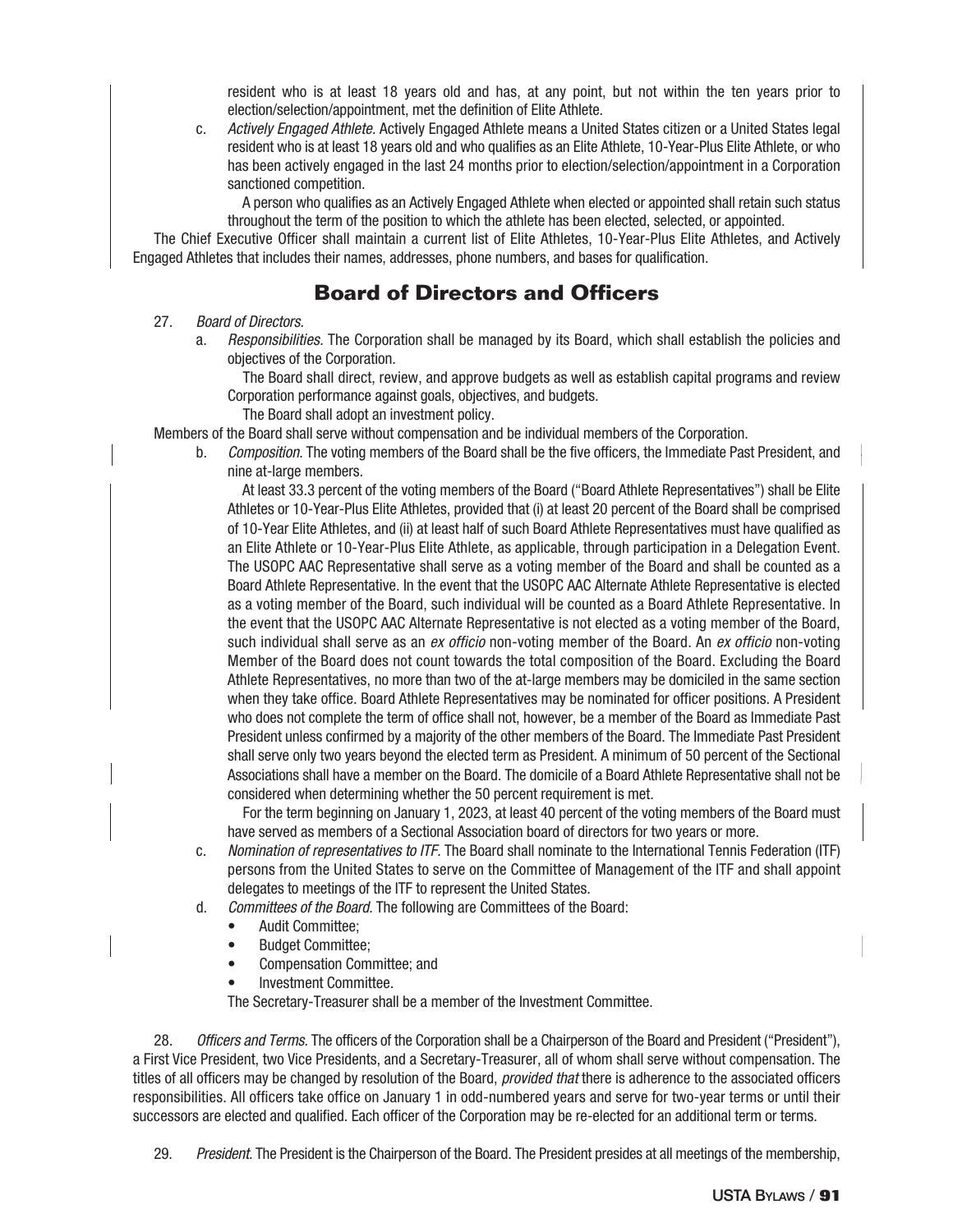the Board, and the Executive Council. The President appoints committee chairpersons and committee members of Committees of the Corporation and whose appointments are not otherwise provided for in the Constitution or in these Bylaws. The appointees serve at the President's pleasure. Appointments of Athlete Representatives to Designated Committees as defined in **Bylaw 41** are subject to the approval of the Corporation AAC.

30. First Vice President. The First Vice President shall assist the President in the performance of the President's duties and shall exercise all the powers of the President in the case of the President's resignation, incapacity, removal, or death. The First Vice President shall preside over all meetings of the Corporation, the Executive Council, or the Board at which the President is not present.

31. Vice Presidents. The Vice Presidents shall assist the President and the First Vice President in the performance of their duties.

- 32. Secretary-Treasurer.
	- a. Financial management, budgeting, and controls. The Secretary-Treasurer shall be the Chair of the Budget Committee and monitor the financial management and controls of the Corporation and its budgeting process, including the development of its annual budgets; however, the operational responsibilities shall be carried out by the Chief Executive Officer, chief financial officer, and other staff members designated by the Chief Executive Officer. A nationally recognized firm of independent certified public accountants shall audit the Corporation's financial statements at least annually. The Corporation's audited financial statements and auditor's report shall be distributed to the Board and Executive Council within 30 days of receipt by the Secretary-Treasurer, Chief Executive Officer or chief financial officer. A proposed and detailed two-year budget for the succeeding calendar years shall be distributed to the Board and the Executive Council by August 15 of each odd-numbered year. Annually, the final budget approved by the Budget Committee and the Board, shall be distributed to the Executive Council by January 2 of the year in which it becomes effective. A status report, comparing actual operating results to the approved budget, shall be distributed to the Board and Executive Council within 60 days of the end of each calendar quarter. The Secretary-Treasurer shall be a member of the Investment Committee.
	- b. Membership records, certification of voting strength, and meetings. The Secretary-Treasurer shall monitor the keeping of membership records, the calculating of the voting strength of members, and the giving of notice and the keeping of minutes of meetings of the members, the Executive Council, and the Board. The operational responsibilities shall be carried out by the Chief Executive Officer and those staff members designated by the Chief Executive Officer. The notices of these meetings shall be sent out under the name of the Secretary-Treasurer. The Secretary-Treasurer shall certify voting strength.
	- c. Other duties. The Secretary-Treasurer shall perform such other duties as may be assigned by the President or the Board of Directors. The Secretary-Treasurer shall also perform the duties set out in **Bylaws 35.f. and g., 37, 38, and 39**.

33. Vacancies. If a vacancy shall occur in the officerships or on the Board, the remaining members of the Board may, by a majority vote, elect a successor for the unexpired term, except as otherwise provided in **Bylaw 35** and except that a vacancy in the office of the Immediate Past President shall not be filled. If a vacancy on the Board is in a non-Board Athlete Representative position, the remaining members of the Board shall vote to elect an individual to fill the vacant position. If a vacancy is in a Board Athlete Representative position other than the USOPC AAC Representative, only the remaining Board Athlete Representatives shall vote to elect an individual to fill the vacant position, in accordance with the requirements in **Bylaw 27.b.** The vacancy of the USOPC AAC Representative shall be filled as provided in **Bylaw 65**.

34. Removal of Officers or Directors. At any meeting of the Board, any officer or member of the Board may, by a vote of not less than two-thirds of the entire Board, be removed for cause and a successor may be elected pursuant to the provisions of **Bylaw 33**, provided that Board Athlete Represenatatives other than the USOPC AAC Representative may only be removed for cause by a vote of not less than two-thirds of the total number of Elite Athletes then serving on the Board.

# **Nominations and Elections**

- 35. Nominating Committee. Only candidates nominated as provided in this Bylaw shall be eligible for election.
	- a. Composition. The Nominating Committee shall be comprised of: Five Elite Athletes or 10-Year-Plus Elite Athletes (each, a "Nominating Committee Athlete Representative"), provided at least three such members are 10-Year Elite Athletes; and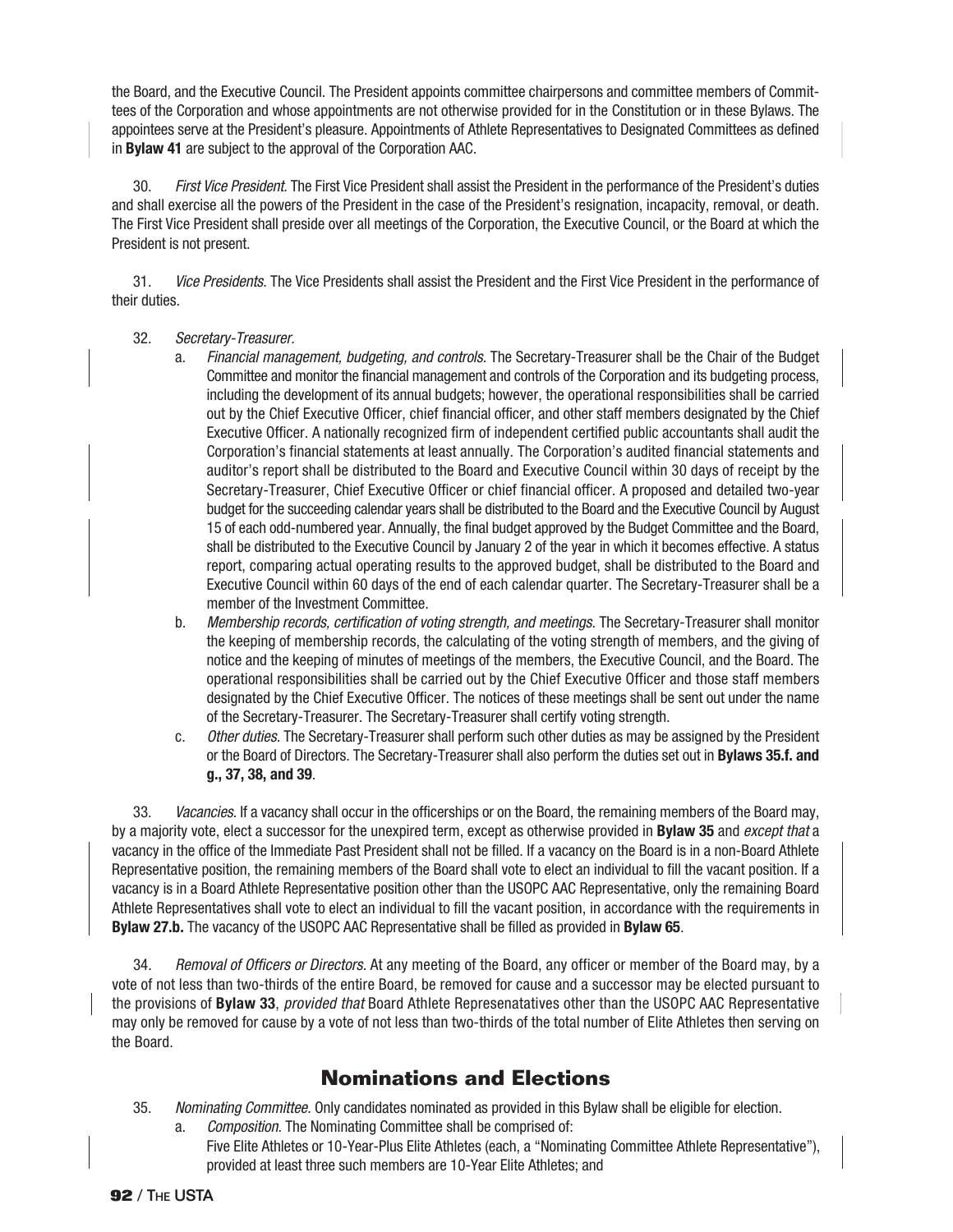Ten at-large members. (No more than two of the at-large members may be domiciled in the same section when they take office. At least 50 percent of the Sectional Associations shall have a member on the Nominating Committee.)

 Nominating Committee members shall take office on January 1 of odd-numbered years and shall serve two-year terms. Five members of each Nominating Committee shall be nominated to serve for a second consecutive term. Up to four members who serve a second consecutive term may be at-large members, and up to three members may be Nominating Committee Athlete Representatives. If not enough Nominating Committee Athlete Representatives or at-large members are willing to serve a second consecutive term, the number nominated for a second consecutive term shall be equal to the number willing to serve, but in no event shall more than five members be nominated to serve for a consecutive term. The Chairperson of the Nominating Committee shall have been a member of the immediately preceding Nominating Committee, shall be elected by the immediately preceding Nominating Committee, and shall vote on all matters that come before the Committee.

b. Vacancies in Nominating Committee. If any vacancy occurs on the Nominating Committee before it has filed its report of nominations, the Board shall fill the vacancy. If the vacancy is in an at-large position, the Board shall appoint a person domiciled in the same section as the person unable to serve. If the vacancy is a Nominating Committee Athlete Representative, the Corporation AAC, as defined in **Bylaw 65**, shall fill such vacancy.

 If a vacancy should occur in the office of the Chairperson, the remaining members of the Nominating Committee shall select a Chairperson from the remaining members from the preceding Nominating Committee. If the Nominating Committee has filed its report of nominations, it shall not be necessary to fill any vacancy that thereafter occurs on the Committee.

- c. Nominations. The Nominating Committee shall nominate the officers, other members of the Board, and the members of the Nominating Committee, in accordance with the requirements in **Bylaws 27.b.** and **35.a.** The Nominating Committee shall work in collaboration with the Corporation AAC in identifying candidates to serve in the Nominating Committee Athlete Representative positions and the Corporation AAC positions. If the Nominating Committee submits a slate that consists of more than 33.3 percent Elite Athletes and 10-Year-Plus Elite Athletes on the Board or the Nominating Committee, it shall designate those candidates who will serve as the Nominating Committee Athlete Representatives and who are therefore voted on by the Corporation AAC.
- d. Nominating Committee members may not be nominated as officer or director. No member of the Nominating Committee may be nominated for election as an officer or member of the Board during the individual's term on the Nominating Committee, or any unexpired portion thereof, in the event of resignation from the Nominating Committee by such member.
- e. Two-term waiting period before return to Nominating Committee. A person who leaves the Nominating Committee other than a Nominating Committee Athlete Representative may not return to the Nominating Committee until the person has been off the Nominating Committee for two full terms.
- f. Nominating report deadline. The Nominating Committee shall file its nominations no later than September 20 of each even-numbered year with the Secretary-Treasurer. A notice thereof shall be sent by the Secretary-Treasurer by first-class mail, overnight courier, facsimile, or electronic mail to voting members and Elite Athletes no later than September 25 of such year.
- g. Vacancies in Nominating Committee's slate. If before election any person nominated dies, becomes incapacitated, declines nomination, or is otherwise disqualified, the vacancy in the nomination shall be filled as promptly as possible by the Nominating Committee. The name of the person selected shall be filed with the Secretary-Treasurer, who within five days thereafter shall notify the voting members and the Elite Athletes of the new nominee.
- h. Nominations by petition.
	- i. Sectional Associations. Sectional Associations having an aggregate vote of not less than one-third of the voting membership may submit a petition nominating persons to serve as officers, members of the Board, or at-large members of the Nominating Committee except that the Sectional Associations may not nominate a person who is not an Elite Athlete or 10-Year-Plus Elite Athlete to run against a person who is a candidate as a Board Athlete Representative or Nominating Committee Athlete Representative.
	- ii. Elite Athletes. Not less than one-third of the Elite Athletes may submit a petition nominating Elite Athletes or 10-Year-Plus Elite Athletes (other than the USOPC AAC Representative and USOPC AAC Alternate Representative) to serve on the Board or the Nominating Committee, except that the Elite Athletes may not nominate a person who is an Elite Athlete or 10-Year-Plus Elite Athlete to run against a person who is a candidate as a Board Athlete Representative or Nominating Committee Athlete Representative.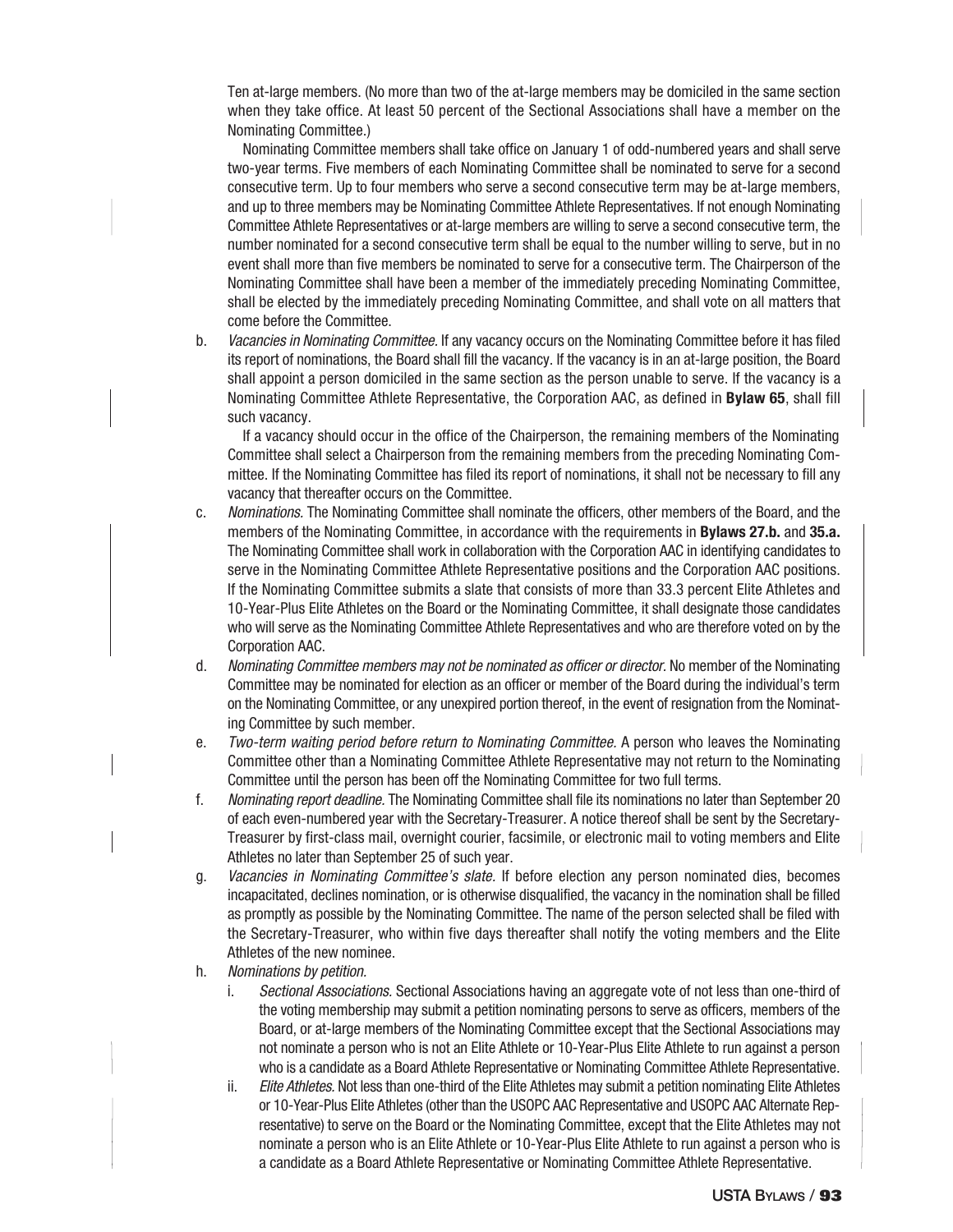Petitions shall be filed with the Secretary-Treasurer no later than October 15 of even-numbered years.

- i. President Elect. The person nominated as President by the Nominating Committee may use the designation of "President Elect" after the date for filing a nomination petition, if no petition is filed.
- 36. Election to Board, Corporation AAC and Nominating Committee.
	- a. The 10-Year Elite Athletes shall elect the Board Athlete Representatives the members of the Corporation AAC. The USOPC AAC Representative who shall serve as a Board Athlete Representative shall be elected in accordance with **Bylaw 65.b.**
	- b. The Corporation AAC shall elect the Nominating Committee Athlete Representatives.
	- c. The voting members of the Corporation shall vote on the remaining candidates to the Board and Nominating Committee.
- 37. Election Process of Athlete Representatives to Board, Corporation AAC, and Nominating Committee.
	- Athlete Representatives to the Board and Corporation AAC. No later than October 25 of each even-numbered year, the Secretary-Treasurer shall send by first-class mail, overnight courier, facsimile, or electronic mail to the 10-Year Elite Athletes a ballot for the election of the Corporation AAC and the Board Athlete Representatives, other than the USOPC AAC Representative. Only those ballots received by 5:00 p.m. EST on or before November 10 shall be counted. Those candidates for Athlete Representatives to the Board and for the Corporation AAC positions receiving the most votes shall be elected. The USOPC AAC Representative and USOPC AAC Alternate Representative shall be elected pursuant to **Bylaw 65.**
	- b. Nominating Committee. No later than November 15 of each even-numbered year, the Chair of the Corporation AAC shall send by first-class mail, overnight courier, facsimile, or electronic mail to the Secretary-Treasurer notice of the individuals elected by the Corporation AAC to serve as the Nominating Committee Athlete Representatives other than the USOPC AAC Representative and Alternate who shall be elected in accordance with **Bylaw 65.**

38. Consent to Nominations. If no nominations are made by petition as provided in **Bylaw 35**, then the Secretary - Treasurer shall, no later than October 25 of each even-numbered year, send or cause to be sent to the voting members a consent to the election of those persons nominated by the Nominating Committee other than Athlete Representative positions on the Board, Corporation AAC, and Nominating Committee. Consents must be written, including electronic signatures. If all the consents are not executed and returned by 5:00 p.m. EST on November 15, the Secretary-Treasurer shall give or cause to be given notice of a meeting of the voting members for the purpose of electing the individuals nominated to the Board and Nominating Committee other than Athlete Representative positions on the Board, Corporation AAC, and Nominating Committee.

39. Election When Nominations Are Made by Petition by Sectional Associations. If pursuant to **Bylaw 35** the Sectional Associations file any petition to nominate one or more persons who are not Elite Athletes or 10-Year-Plus Elite Athletes, the Secretary-Treasurer shall give or cause to be given notice of a meeting of the voting members for the purpose of voting. The meeting must be held between November 5 and November 20.

#### **Committees**

- 40. Committees of the Board and Committees of the Corporation.
	- a. Committees of the Board. The Board may, by resolution adopted by a majority of the entire Board, designate from its members Committees of the Board, each consisting of at least three members. Committees of the Board have the authority of the Board to the extent provided by Board resolution. The Board has the sole authority to establish the charter, if any, of a Committee of the Board and any amendments thereto. The Audit Committee, Budget Committee, Compensation Committee, and Investment Committee are Committees of the Board. The Board may establish an Executive Committee as a Committee of the Board.
	- b. Committees of the Corporation. In addition to the committees established in these Bylaws, the Board may also establish other non-Board committees ("Committees of the Corporation"). Each Committee of the Corporation has the responsibilities specified in the resolution creating the committee. Any committee not composed solely of members of the Board does not have the authority of the Board.

The following committees are Committees of the Corporation established in these Bylaws: Executive Council; Nominating Committee; Sectional Presidents' Committee; Sectional Delegates' Committee; Grievance Committee; Olympic/Pan American Committee; and Past Presidents' Committee. Members of the Committees of the Board and Committees of the Corporation shall serve without compensation and be individual members of the Corporation.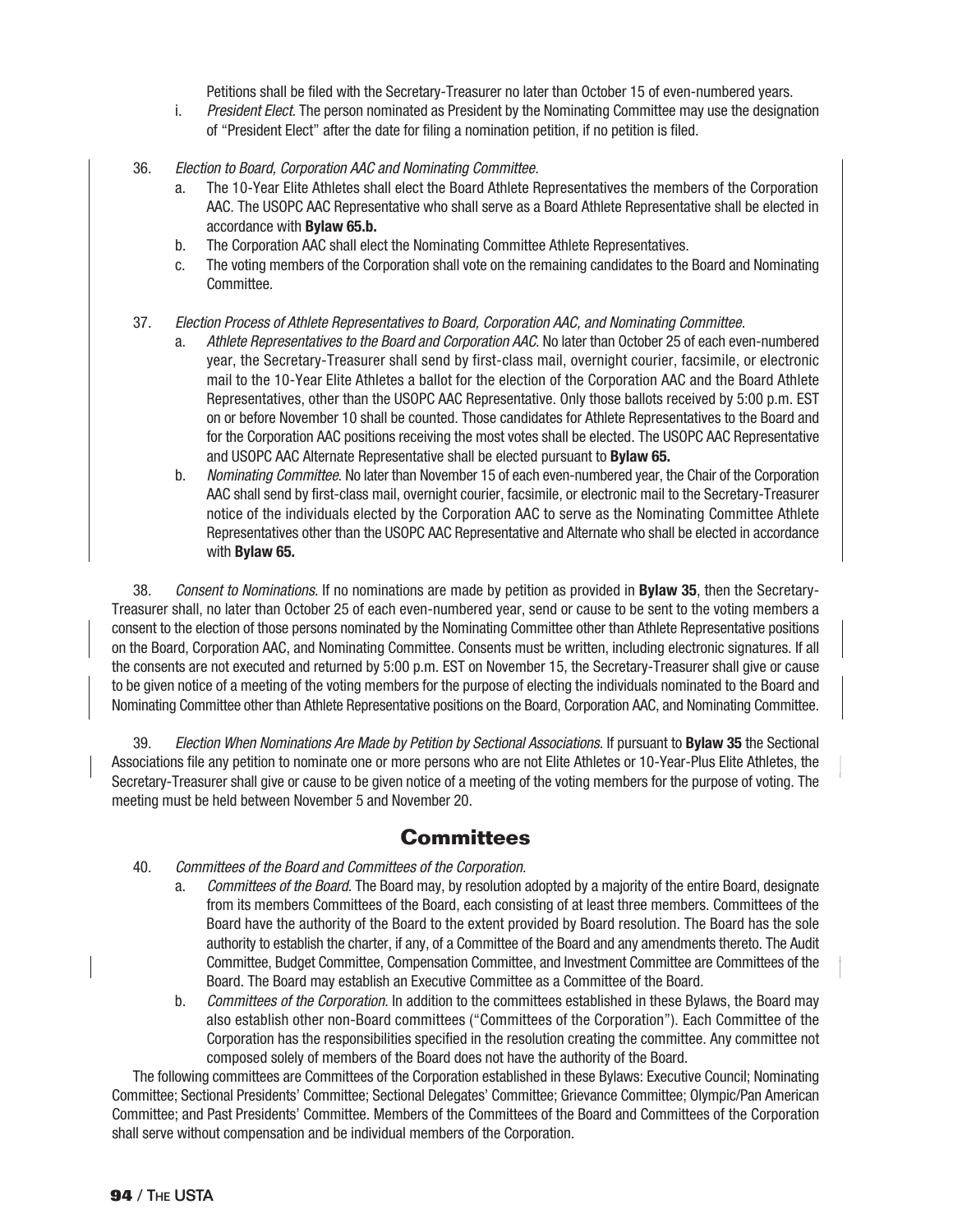- 41. Elite Athlete Membership on Designated Committees.
	- a. Designated Committees. Designated Committees means: Audit, Budget, and Nominating committees;
		-
		- panels empowered to resolve grievances; and
		- committees which prepare, approve, or implement programs in the following areas:
			- expenditure of funds allocated by the USOPC; and
			- selection of international Olympics, US Pan American, US Paralympic, and US Parapan American Games team members, including athletes, coaches, administrators, and sports staff.
	- b. Minimum membership requirement. At least 33.3 percent of the members of each Designated Committee shall be Elite Athletes or 10-Year-Plus Elite Athletes, provided that at least 20 percent of each Designated Committee shall be comprised of 10-Year Elite Athletes.
- 42. Executive Council.
	- a. The Executive Council is comprised of each member of the Board, a sectional delegate from each Sectional Association elected or appointed by such Sectional Association, each past president, not more than five other persons appointed by the President, and two leading players (a man and a woman) selected by the President with the advice and consent of the Board and after consultation with organizations representing the players. The Executive Council shall meet not less than twice a year, at which meetings current matters involving the Corporation are reported upon and discussed and recommendations with respect to policies may be made to the Board. During all meetings of the Executive Council, the voting strength of the past presidents shall not exceed the lesser of the number of past presidents present or five. If, at any meeting, more than five past presidents are present, the five votes are pro-rated among those present. If a past president is elected to some other office or as a sectional delegate, his or her vote on the Executive Council is not included in the voting strength of the past presidents.
	- b. Written notice of the time, place, and purpose of Executive Council meetings must be given to each member not less than 10 days nor more than 50 days before a meeting. Notice may be by first-class mail, overnight courier, facsimile, or electronic mail, *provided* any member who requests notice by first-class mail must be given notice by this method.
- 43. Grievance Committee.
	- a. Composition. The Grievance Committee shall be comprised of the number of members that the President appoints, of which at least 33.3 percent shall be Elite Athletes or 10-Year-Plus Elite Athletes, provided at least 50 percent of the Elite Athlete Representatives on the Grievance Committee must be 10-Year Elite Athletes.
	- b. Chairperson. The Chairperson shall preside at all Committee meetings and hearings. In the absence of the Chairperson or at the request of the Chairperson, the Vice Chairperson shall have the same powers as the Chairperson.
		- i. The Chairperson shall determine whether the Committee has jurisdiction;
		- ii. The Chairperson may investigate and render an Initial Decision;
		- iii. The Chairperson may assign to any Committee member the power to investigate and render an Initial Decision on a grievance or an appeal of a suspension and the Committee member shall have the powers as set forth in **Bylaw 43.f.**;
		- iv. The Chairperson, upon written request and good cause shown, may stay the imposition of any disciplinary action, penalty or suspension pending outcome of a request for a hearing before the Grievance Committee or an appeal to the Board or Arbitration Panel;
		- v. The Chairperson shall, in the event of a dispute, render the final Decision as to whether an appeal from a Decision of the Grievance Committee is subject to final and binding arbitration or falls under the jurisdiction of the Board.
	- c. Jurisdiction. The Grievance Committee shall be responsible for investigating and deciding matters related to the following:
		- i. Unless specifically limited herein, the Constitution and the Bylaws and the standards of conduct, fair play, and good sportsmanship;
		- ii. Grievances arising out of or concerning tournaments as listed on the **USTA Regulation V.B.**;
		- iii. Grievances concerning USTA players participating in international competitions;
		- iv. Appeals from tournament suspensions imposed under the USTA Suspension Point System as set forth in **USTA Regulation IV.F.11.**;
		- v. Appeals of Sectional Association tournament suspensions of six months or longer (two or more current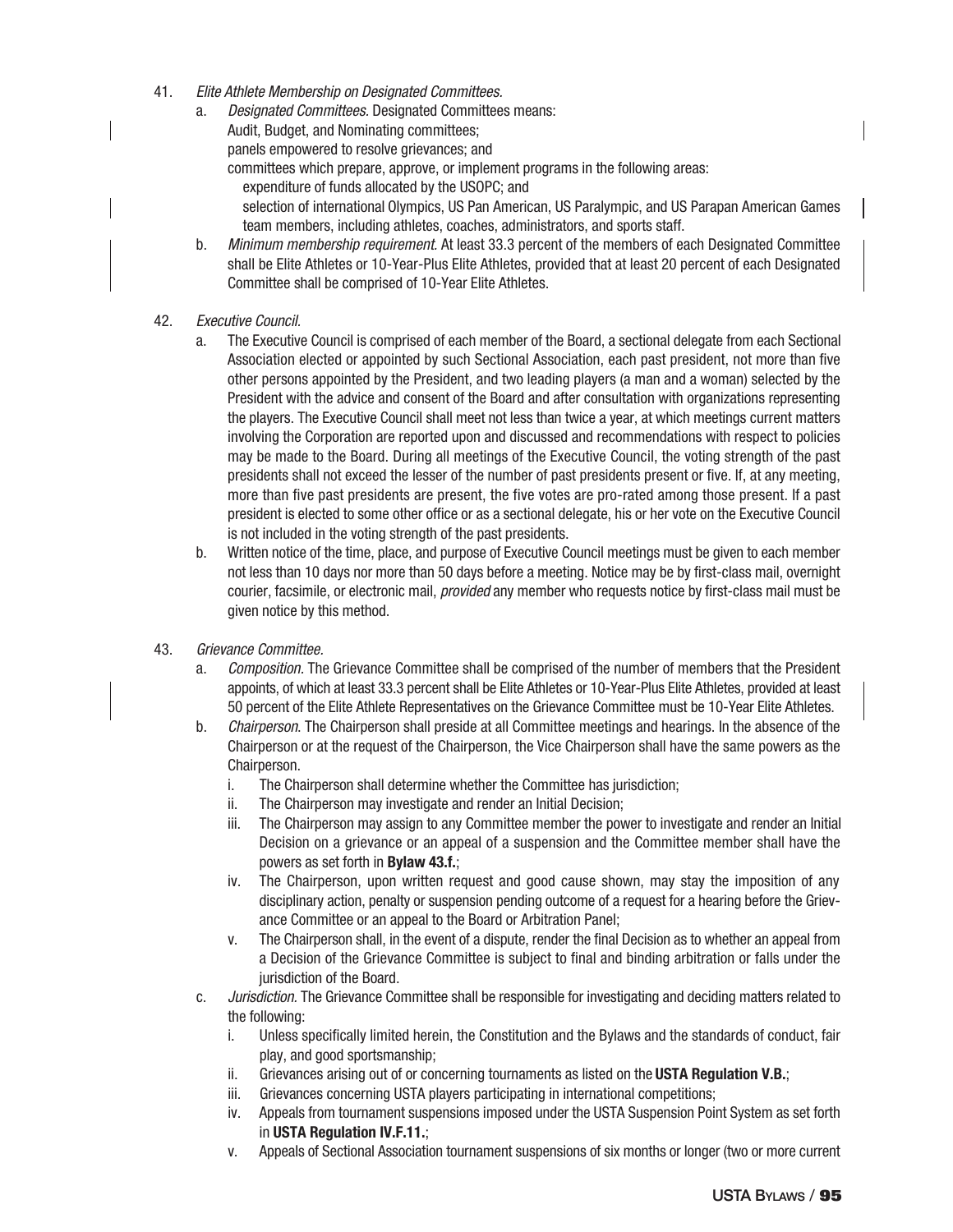suspensions may be aggregated to meet the jurisdictional requirement);

- vi. Requests for reinstatement from professional to amateur status as provided in **USTA Regulation XVIII.E.**;
- vii. Appeals from Decisions denying a request for a waiver of a **USTA Regulation** as provided in **USTA Regulation XX.**;
- viii. Matters referred to it by the Board;
- ix. As specifically set forth in **USTA Regulations**, as amended from time to time;
- d. Filing a Grievance **or** an Appeal of a Suspension. Any grievance or any appeal of a suspension must be in writing on the form designated by the Grievance Committee available at www.usta.com, and sent by firstclass, certified, or registered mail to the Grievance Chairperson, c/o USTA Office of the General Counsel, 70 West Red Oak Lane, White Plains, New York 10604, within 30 days following the date on which the alleged grievance or final suspension occurred, except as provided in **Bylaw 43.g.ii.**; provided, however, if the alleged grievance is based on a falsification of age or other information, the written grievance must be mailed within 30 days after the Tournament Chairperson has been advised of such falsification. Absent good cause shown, grievances or appeals from suspensions not mailed within 30 days are barred.
- e. Timeline for a Grievance **or** Appeal of a Suspension. The Grievance Committee shall use best efforts to investigate, hear, and issue a Decision within 30 days of receipt of the Grievance, Suspension Appeal, or Appeal from an Initial Decision or Decision. The Chairperson may shorten or lengthen this timeline based on facts and circumstances.
- f. Investigation and Initial Decision on a Grievance **or** an Appeal from a Suspension.
	- Investigation and Initial Decision. The Chairperson, or the Committee Member assigned by the Chairperson as applicable, may decide any grievance filed or any appeal of a suspension based on such investigation as deemed appropriate (Initial Decision). The Chairperson, or the Committee Members assigned by the Chairperson as applicable, shall be free from conflicts of interest with respect to the matter. The Chairperson or the Committee Member shall use best efforts to investigate, hear, and issue an Initial Decision within 30 days of receipt. The Chairperson, or the Committee Member assigned by the Chairperson, may shorten or lengthen this timeline based on facts and circumstances.
	- ii. Relief or penalties authorized. Unless specifically limited herein, the Chairperson, or the Chairperson's designee, has the discretion to take the disciplinary action deemed appropriate. This includes, but is not limited to: issuing verbal or written reprimands; imposing conditions upon the acceptance of entry into any tournament; fining a player in an amount up to \$1,000.00; and suspending a player from participating or attending any tournament or international competition.
	- iii. Notice of Initial Decision. The Chairperson, or the Chairperson's designee, shall notify in writing the person who is the subject of the grievance and the person who filed the grievance of the Initial Decision, including but not limited to the Sectional Association in the case of an appeal involving a suspension by a Section.
	- iv. Effective date of Initial Decision. The Initial Decision shall become effective upon the earlier of date of mailing, the date of courier delivery or the date of confirmed electronic mail, unless otherwise stated or unless a stay is granted.
	- v. Hearing instead of Initial Decision. Instead of issuing an Initial Decision in accordance with **Bylaw 43.f.**, the Chairperson may bring the matter directly to the Grievance Committee for hearing in accordance with the procedure in **Bylaw 43.i.**
- g. Suspensions.
	- i. Appeal involving suspension by Sectional Association. A player who has been suspended by a Sectional Association for a period of six months or longer and who has exhausted all appeals within the Sectional Association's grievance procedures may appeal the suspension to the Grievance Committee; provided, however, if a suspension prohibits play in:
		- USTA League play and Sectional Association Tournaments; or
		- USTA Junior Team Tennis play and Sectional Association tournaments; the Chairperson shall undertake review only as the penalty relates to tournaments.
	- ii. Appeal of Suspension under USTA Suspension Point System. A player suspended under the USTA Suspension Point System may appeal to the USTA Grievance Committee in the time frame and in accordance with **USTA Regulation IV.F.11.**
	- iii. *Relief authorized.* The Chairperson, or the Chairperson's designee, may consider any extenuating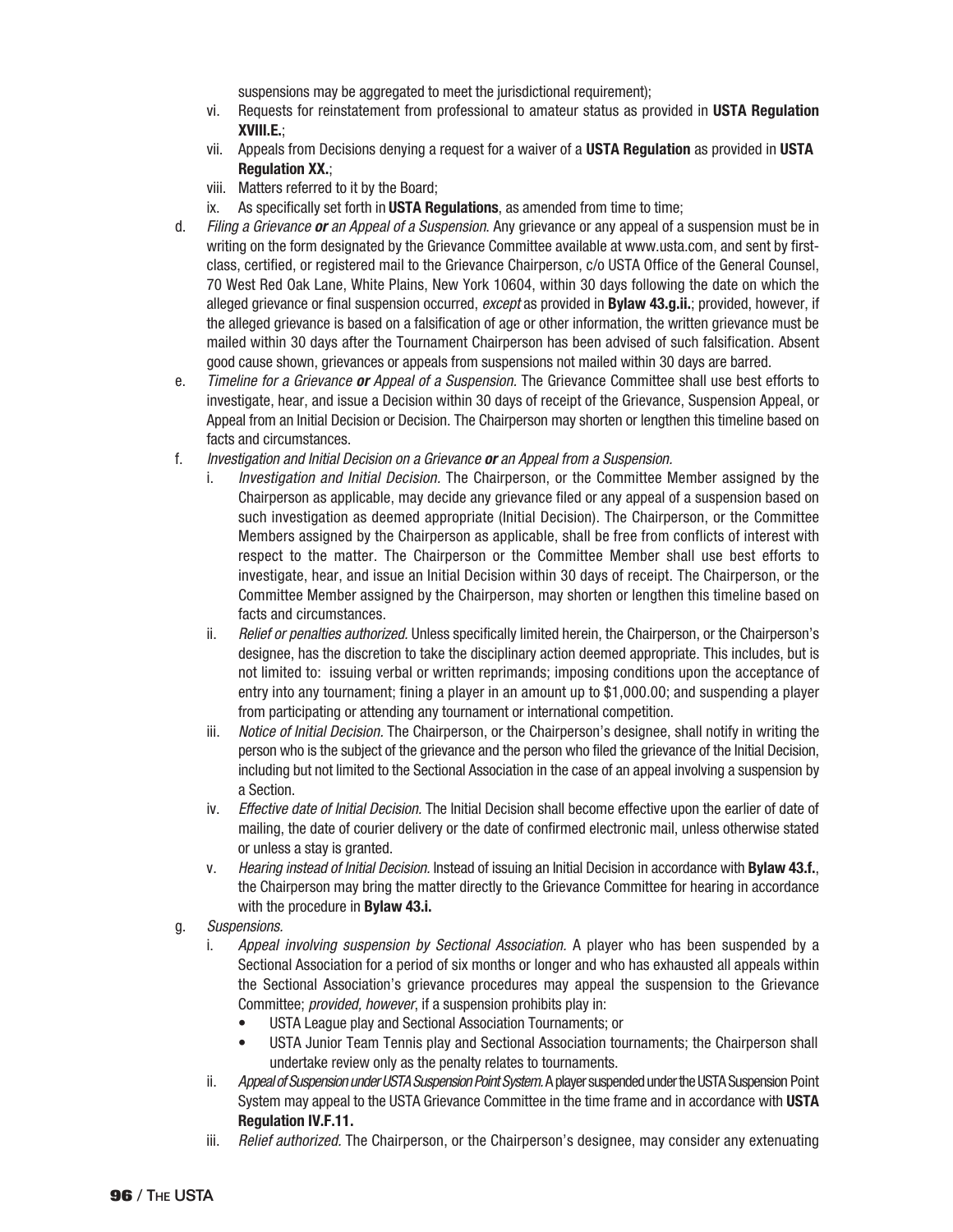circumstances involved in the accumulation of points counted toward the suspension and may only modify a suspension or the accumulation of points.

- h. Appeal from an Initial Decision of a Grievance or Appeal from a Suspension. Within 30 days after the effective date of the Initial Decision, the person penalized or suspended, the person who filed the grievance, or the Sectional Association (but only in the case of a suspension by the Sectional Association) may mail to the Grievance Chairperson, c/o USTA Office of General Counsel, 70 West Red Oak Lane, White Plains, New York 10604, a written request for a hearing before the Grievance Committee. Absent good cause shown, requests for a hearing not mailed within 30 days are barred.
- i. Grievance Committee Hearing.
	- i. The Committee shall hear matters pursuant to **Bylaw 43.f.v.**, or from a timely appeal from an Initial Decision. The Chairperson and all Committee Members shall be free from conflicts of interest with respect to any matter they hear.
	- ii. Upon receipt of a timely request for hearing, the Chairperson shall set an appropriate time and place for a hearing considering the nature of the case and the penalty imposed. The Chairperson shall give not less than eight days written notice of the hearing date. The Chairperson shall decide whether the hearing is in person or by telephone. Requests for in person hearings, may be conditioned upon prior payment by the party requesting such hearing of the anticipated reasonable expenses of the Committee and interested parties. Committee members may participate in any hearing by telephone. Evidence may be presented by letter, by affidavit, by telephone, or in person. Strict rules of evidence shall not apply. The person penalized may appear in person, by telephone, or by representative and may present testimony and cross-examine other witnesses who appear at the hearing in person or by telephone.
	- iii. The committee member rendering the Initial Decision appealed shall not attend or participate in the Decision of the Committee. The Committee shall give such weight as it deems appropriate to the evidence. The Committee may affirm, modify, or reject the Initial Decision and may impose any additional penalties that it deems appropriate, including a fine in excess of \$1,000.00. The Committee shall prepare a written Decision that includes findings of fact and issue the Decision to the person penalized, the parties of the grievance or appeal of the suspension, the player's Sectional Association and such others as is appropriate.
- j. Appeal of Grievance Committee Decision.
	- Appeals involving participation in USTA competition or USTA program. When a grievance or appeal of a suspension involves participation in a USTA competition or USTA program, then the Organization Member, Individual Member, Honorary Member, or Sectional Association aggrieved by the Decision may appeal the Decision to the Board. The Sectional Association's right of appeal shall be limited to cases involving the suspension of a member or individual. The written appeal shall be mailed within 30 days after the date that the Decision was mailed. The appeal shall be addressed to the Chief Executive Officer c/o Office of the General Counsel, 70 West Red Oak Lane, White Plains, New York 10604. Absent good cause shown, written appeals not mailed within 30 days are barred. If an appeal is filed, the Decision of the Board shall be final and binding. If no appeal to the Board is filed, the Decision of the Grievance Committee shall be final and binding. Any Decision by the Board involving protected competitions under the Ted Stevens Olympic and Amateur Sports Act is subject to binding arbitration in accordance with **Bylaw 62**.
	- ii. Hearing before Board or Special Committee. In lieu of a hearing before the full Board, the President may appoint a Special Committee of not less than three Board members to hear an appeal. Any member of the Board or Special Committee shall be free from conflicts of interest with respect to any matter they hear. The Board or Special Committee shall thereupon review the findings of fact and the Decision of the Grievance Committee. The Board or Special Committee may make its Decision on the basis of the written submissions or may hear further testimony and receive further evidence as it deems appropriate. Following its review, the Board or Special Committee may affirm, modify, or reject the Decision of the Grievance Committee, but may not impose any harsher penalties. The Board or Special Committee shall use best efforts to issue the Decision within 30 days of receipt of the notice of appeal. The Decision of the Board or Special Committee shall be final and binding.
	- iii Appeals not involving participation in USTA competition or USTA program (e.g., governance or management). When a grievance does not involve participation in a USTA competition or USTA program, any Sectional Association, Organization Member, Individual Member, or Honorary Member aggrieved by the Decision may appeal the Decision to binding arbitration pursuant to **Bylaw 17** and in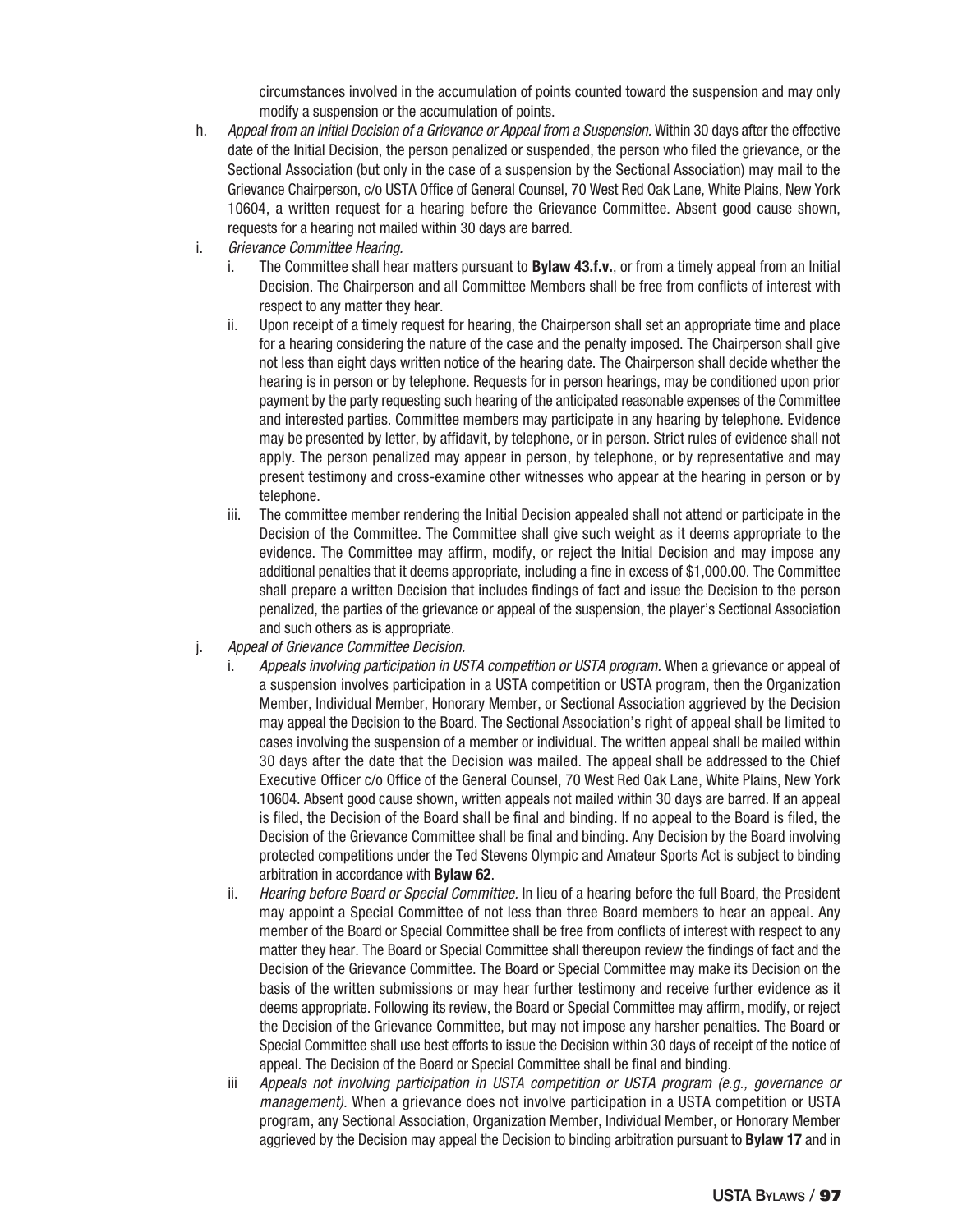accordance with the Arbitration Procedures approved by the USTA Board. The written appeal shall be mailed within 30 days after the date that the Decision was mailed. The appeal shall be addressed to the Chief Executive Officer c/o Office of the General Counsel, 70 West Red Oak Lane, White Plains, New York 10604. Absent good cause shown, written appeals not mailed within 30 days are barred. If an appeal is filed, the Decision of the Arbitration Panel shall be final and binding. If no appeal for binding arbitration is filed, the Decision of the Grievance Committee shall be final and binding.

- k. Reinstatement. Any person who has been suspended pursuant to this Bylaw may be reinstated at any time by the Chairperson or Grievance Committee upon written application and presentation of satisfactory evidence that reinstatement is merited.
- l. Protected Competitions. The Corporation shall provide fair notice and opportunity for a hearing by the Grievance Committee to any athlete, coach, trainer, manager, administrator, or official before declaring any individual ineligible to participate in protected competitions or trials for protected competitions, such as the Olympic Games, Pan American Games, ParaPan American Games, Paralympic Games, or World University Games in accordance with the rules governing such competitions.
- m. USTA League grievances. There shall be no right to appeal Decisions of USTA League Grievance Appeal Committees to the Grievance Committee, except as such Decisions relate to a Sectional Association suspending a player from tournaments as set forth in **Bylaw 43.g.i.**
- n. USTA Junior Team Tennis grievances. There shall be no right to appeal Decisions of the USTA Junior Team Tennis Grievance Appeal Committee to the USTA Grievance Committee, except as such Decisions relate to a Sectional Association suspending a player from tournaments as set forth in **Bylaw 43.g.i**.

44. Sectional Presidents' Committee. The Sectional Presidents' Committee shall be comprised of the presidents of the Sectional Associations. The Sectional Presidents' Committee shall meet at least twice a year, at which meetings current matters affecting the Sectional Associations shall be reported upon and discussed. The Chairperson and such other officers as may be desired shall be elected by the Committee. If a president of a Sectional Association is unable to attend any meeting of the Committee, the Sectional Association may authorize a substitute to attend in the president's place.

45. Sectional Delegates' Committee. The Sectional Delegates' Committee shall be comprised of the sectional delegates elected or appointed by the Sectional Associations to the Governance Commitee. The Sectional Delegates' Committee shall meet at least twice a year, at which meetings current matters affecting the Sectional Associations shall be reported upon and discussed. The Chairperson and such other officers as may be desired shall be elected by the Committee.

46. Past Presidents' Committee. The Past Presidents' Committee shall consist of all past Presidents of the Corporation. The Chairperson shall be the Immediate Past President. This Committee shall meet at each meeting of the Executive Council.

47. Appointment of Committees and Duties of Committee Chairpersons. The President shall be an ex officio member of all committees, except the Nominating, Sectional Presidents', Sectional Delegates', Past Presidents', and Grievance Committees. Except as otherwise provided, the President shall appoint the chairperson and the members of each Committee of the Corporation, other than the Governance, Nominating, Past Presidents', Sectional Presidents', and Sectional Delegates' Committees. In the event of the President's failure to make such appointments, the Board shall do so. The chairperson of each committee shall preside at all committee meetings, be responsible for the functioning of the committee; and, unless the chairperson appoints a secretary to the committee, the chairperson shall be responsible for giving notice of all meetings and shall be responsible for keeping a record of its proceedings.

48. Appointment and Service on Committees. Except as otherwise provided, the chairpersons and members of all Committees of the Board are appointed by and serve at the pleasure of the Board. The charter of a Committee of the Board may also designate ex officio members. Except as otherwise provided, the chairpersons and members of all Committees of the Corporation are appointed by and serve at the pleasure of the President.

49. Meetings. Meetings of the Board or of any committee are held at the time and place fixed by the President or the chairperson of the committee. One-half of the members of the Board or of any committee have the power to call a meeting.

50. Notice of Meetings. Meetings of the Board or any committee are held not less than 10 nor more than 50 days after notice to each member. Notice must be given by first-class mail, facsimile, or electronic mail. Notice of meetings may be waived by written or electronic waiver executed before or after the meeting. Attendance at a meeting constitutes waiver of notice.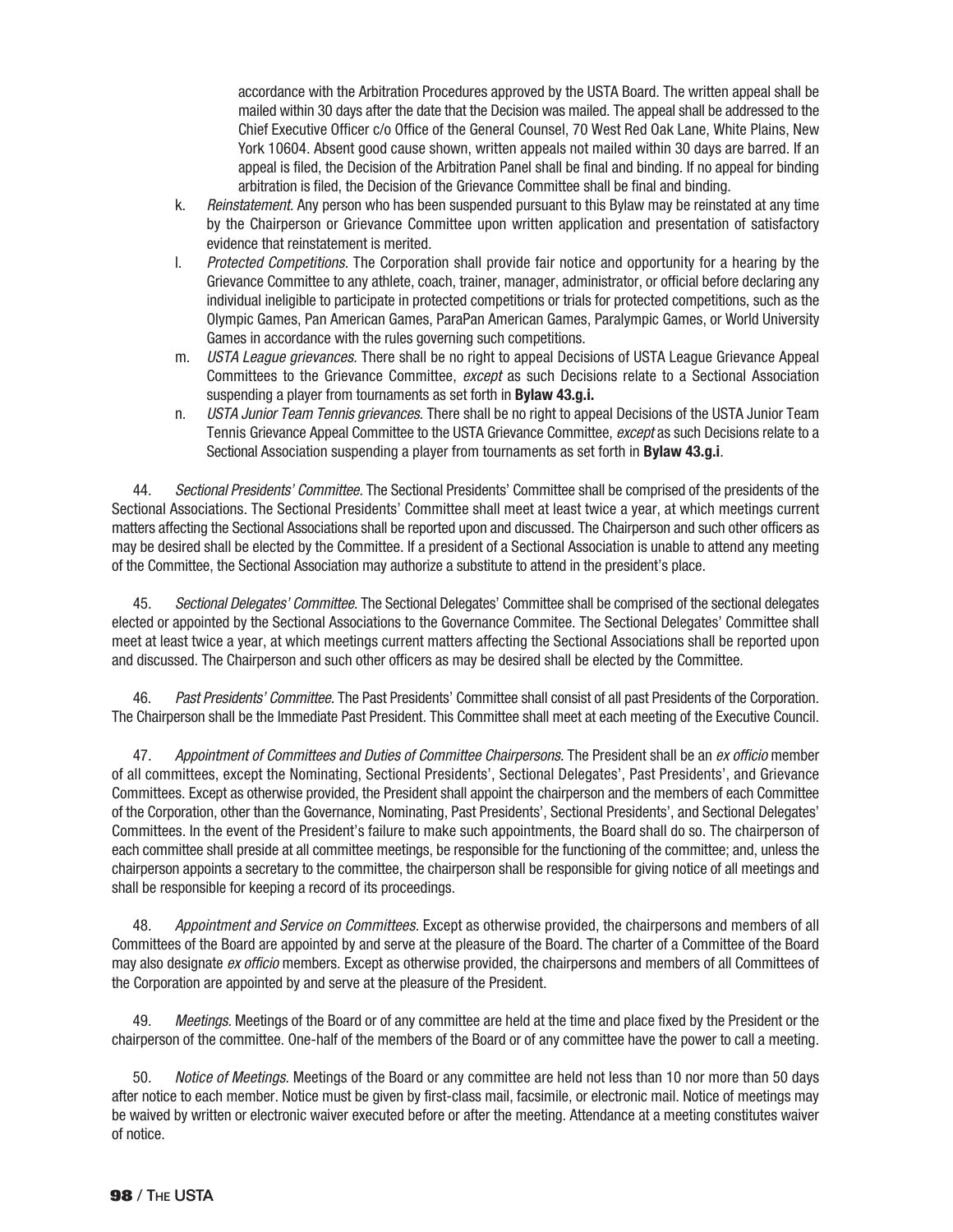51. Quorum. The following shall constitute a quorum for the transaction of business by the Board and the following committees:

Board—not less than two-thirds of its members;

Executive Council—not less than one-half of its members:

Nominating Committee—not less than 11 of its members;

Grievance Committee—not less than three-fifths of its members.

A quorum for the transaction of business for any other committee shall be not less than one-third of the members of the committee.

52. Action of Committee. Except as otherwise provided, whenever a quorum is present, the vote of a majority of the members present shall constitute the action of the committee. If in connection with any proposed new Bylaw or USTA Regulation a vote is conducted by telephone or mail, a majority of all committee members shall constitute the action of the committee.

53. Minutes of Meetings. The Board and all committees shall keep minutes of their proceedings, copies of which shall be sent by the Secretary-Treasurer, committee chairperson, or secretary to the Chief Executive Officer for filing with the records of the Corporation.

A summary of the minutes of each meeting of the Board shall be sent to each member of the Executive Council and to each sectional president within 15 days after adjournment of the meeting at which the minutes are approved.

The results of any vote of the Board or of any committee shall be recorded in the minutes of the meeting of the Board or committee. Minutes should be reviewed and approved at the next meeting.

54. Consents. Any action required or permitted to be taken at any meeting of the Board or of any committee, other than the Grievance Committee or the Nominating Committee, may be taken without a meeting upon unanimous written consent. The written consent is filed with the minutes. Consents must be written, including electronic signatures.

55. No Proxies. No member of the Board or of any committee has the power to appoint a proxy to attend or to vote at any Board or committee meeting.

56. *Telephone Conference Meetings.* Members of the Board or of any committee may participate in a meeting by means of a conference telephone or similar communications equipment by means of which all persons participating in the meeting can hear each other, and participation in a meeting pursuant to this section shall constitute presence in person at such meeting.

57. Reimbursement of Expenses. On application for reimbursement, the Corporation shall, subject to its reimbursement policy, reimburse authorized persons (including, but not limited to, officers, members of the Board, Executive Council, Nominating and Grievance Committees, and the chairpersons of the Corporation's other committees designated by the President) reasonable amounts paid by such persons for authorized trips to meetings of such committees. Reimbursement shall be made for two meetings per year of the Executive Council, the Nominating Committee, and the Grievance Committee, if held. In addition, the Board may authorize the reimbursement of reasonable amounts paid by any individual for travel or other expenses in connection with official Corporation business. The Board shall adopt a detailed written reimbursement policy that includes, but is not limited to, a specification of the types of reasonable expenses and definitions of reasonable expenses.

#### 58. Indemnification, Advancement of Expenses, and Insurance.

- a. The Corporation shall indemnify any person who was or is a party or is threatened to be made a party to any threatened, pending or completed action, suit or proceeding, whether civil, criminal, administrative or investigative, by reason of the fact that such person, or such person's testator or intestate, is or was a director or officer of the Corporation, a committee member who is not a director or officer of the Corporation, or an employee or agent of the Corporation designated for indemnification by the Board, or is or was selected at the request of Corporation as a director, trustee, officer, employee or agent of another corporation, partnership, joint venture, trustee or other enterprise ("indemnified parties"), against expenses (including attorney's fees), judgments, fines and amounts paid in settlement actually and reasonably incurred by such person as a result of such action, suit, or proceeding to the full extent permitted by applicable law, upon such determination having been made as to such person's good faith and conduct as is required by applicable law.
- b. Expenses incurred in defending a civil, criminal, administrative or investigative action, suit or proceeding shall be paid by the Corporation in advance of the final disposition of such action, suit or proceeding to the extent, if any, authorized by the Board in accordance with the provisions of applicable law, upon receipt of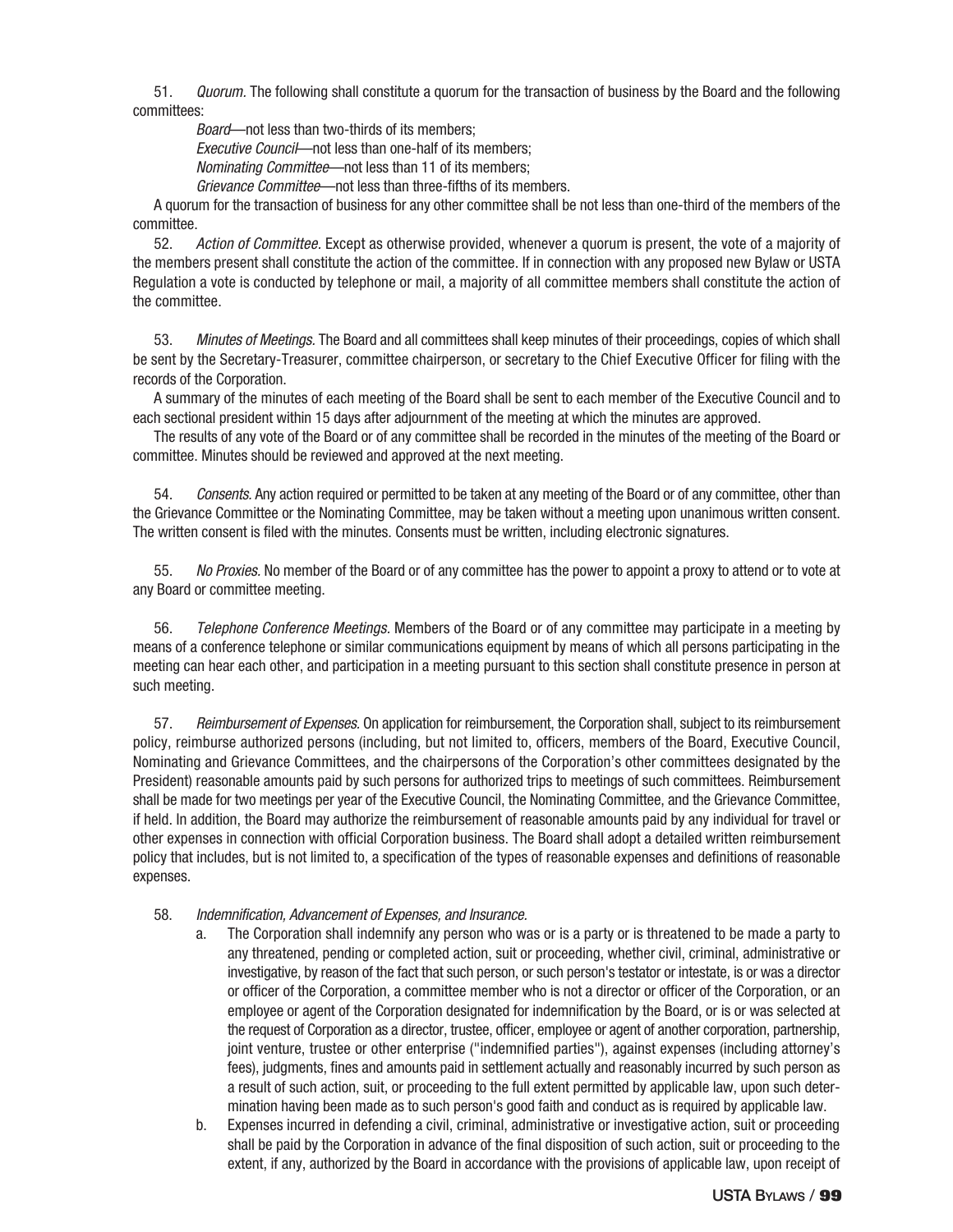an undertaking by or on behalf of the indemnified party to repay all or a portion of such amount if it shall ultimately be determined that such indemnified party is not entitled to be indemnified by the Corporation or that the expenses so advanced exceed the indemnification to which the indemnified party is entitled.

 c. The Corporation may purchase and maintain insurance to indemnify the Corporation and the indemnified parties in a manner and to the fullest extent permitted by law.

#### **Staff and General Counsel**

59. Executive Director and Chief Executive Officer, Staff, and Consultants. The Executive Director is the Chief Executive Officer, who also may be given other titles as designated by resolution of the Board. The Chief Executive Officer is subject to the direction of the Board and is fully accountable to the Board. The Chief Executive Officer manages the day-to-day operational programs, policies, and procedures of the Corporation and the functioning of the office or offices of the Corporation.

The Chief Executive Officer is directly responsible for executing all Board decisions, contract processes, staff work for Board decisions, and performs additional duties as may be requested by the President or the Board. The Chief Executive Officer is directly responsible for the employment, supervision, and dismissal of all employees of the Corporation. The Corporation shall have executive managers and program and staff support as may be hired or appointed by the Chief Executive Officer.

The Chief Executive Officer carries out the operational responsibilities of financial management and controls the budgeting process including the development of its annual budgets, the keeping of membership records, the calculating of voting strength, and the giving of notice and keeping of minutes of meetings of the voting members, the Executive Council, and the Board.

The Chief Executive Officer is hired by and serves at the pleasure of the Board. The Board sets the Chief Executive Officer's compensation. The Chief Executive Officer is an ex officio member of all committees, except the Nominating Committee.

The Chief Executive Officer may execute all bonds, notes, debentures, mortgages, and other contracts requiring a seal, under the seal of the Corporation, may cause the seal to be affixed thereto, and may execute other contracts and instruments for and in the name of the Corporation.

The Chief Executive Officer shall be directly responsible to report to the Board any violation of the rules and regulations, keep records in the form prescribed by the Board, and report when requested by the Board.

60. Consultants. The Corporation shall have the authority to employ the services of a recognized firm of independent certified public accountants and such other legal, accounting, financial, and other consultants as may from time to time be appointed by the Board or by the President.

61. General Counsel. The General Counsel is the chief legal officer of the Corporation. The General Counsel reports directly to the Board on any assignment made by the Board. The Board sets the General Counsel's compensation. The General Counsel advises and represents the Corporation in all legal matters and proceedings, including legislative proceedings and designating those employees who are eligible to accept service of process on behalf of the Corporation. The General Counsel supervises the property, business, and affairs of the Office of the General Counsel. The General Counsel reports to the Chief Executive Officer and performs the duties and responsibilities designated by the Chief Executive Officer. The General Counsel shall be a member of the Bar in good standing or comply with in-house counsel requirements.

#### **Arbitration**

62. Arbitration under Sports Act. The Corporation agrees to submit, upon demand of the United States Olympic & Paralympic Committee, or upon demand of any Member who is protected under the Ted Stevens Olympic and Amateur Sports Act and who has exhausted the administrative remedies of the Corporation, to binding arbitration conducted in accordance with the commercial rules of the American Arbitration Association in any controversy involving its recognition as a national governing body, as provided for in the Ted Stevens Olympic and Amateur Sports Act or involving the opportunity of any amateur athlete, coach, trainer, manager, administrator, or official to participate in amateur athletic competition, as provided for in the United States Olympic & Paralympic Committee's Constitution and Bylaws.

#### 63. Athlete Safety.

a. Jurisdiction and Authority of U.S. Center for SafeSport. If any Member is alleged to have violated the Corporation's Safe Play Policy prohibiting sexual abuse or misconduct (see current edition of the USTA Safe Play Policy at www.usta.com), or if the Corporation receives a report that is required by the USOPC to be referred to the U.S. Center for SafeSport ("Center"), the Center shall have exclusive jurisdiction and authority to investigate such allegation or report, to issue any interim suspension, to take any measures pending conclusion of the investigation, to make recommendations of sanctions or disciplinary action as a result of such investigation, and to adjudicate such matter according to the Center's procedures for adjudication; provided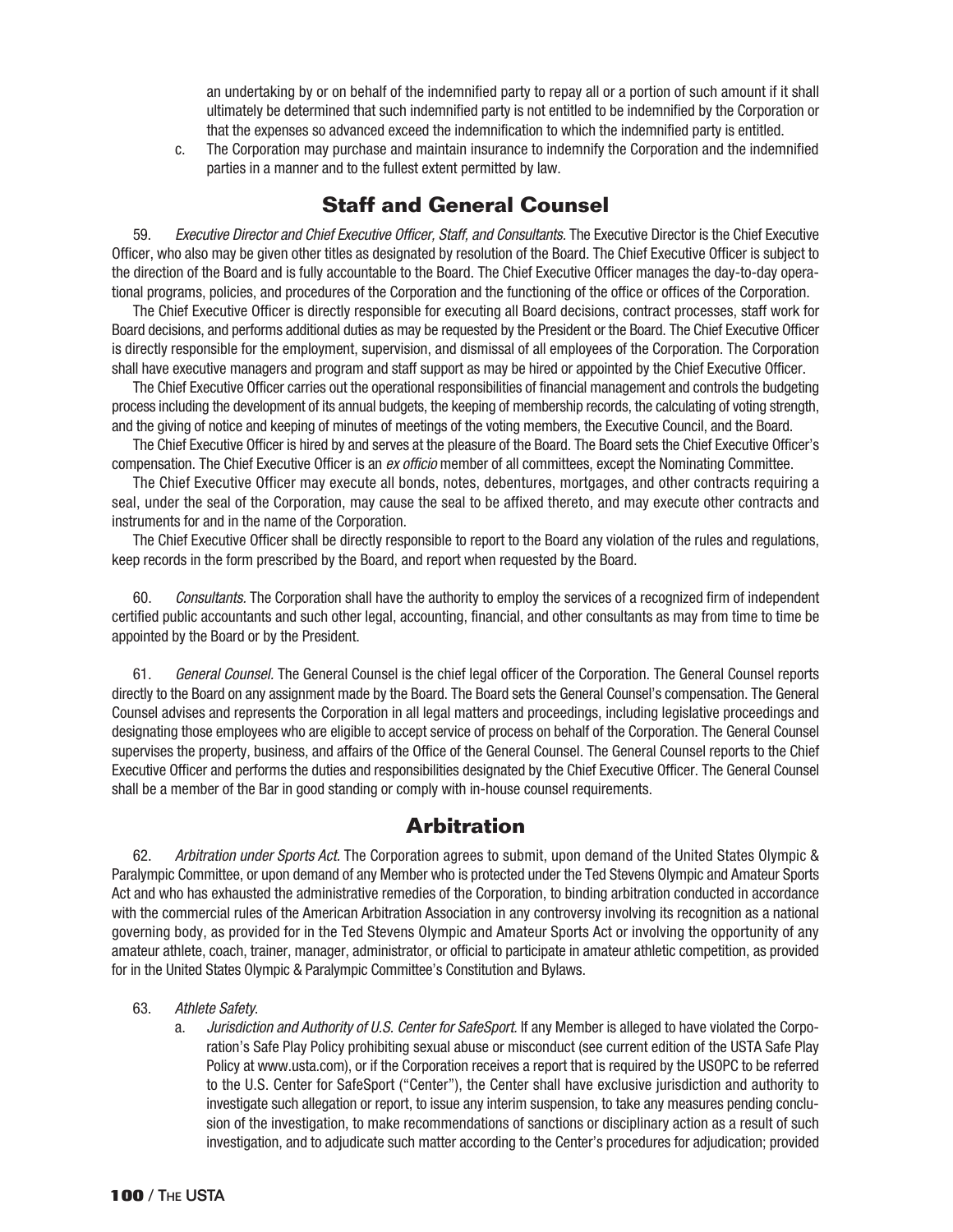that, the duty to report to the Center and the Center's jurisdiction to investigate shall not supersede any local, state, or federal reporting requirements or jurisdiction.

- b. Appeal Rights. There shall be no appeal of any decision adjudicated by the Center except through arbitration as set forth in the Center's governing documents or the USOPC's governing documents.
- c. Investigation or Disciplinary Process. Neither the Corporation nor any Member shall engage in its own investigation or disciplinary process related to any allegation or report that are within the exclusive jurisdiction of the Center. Upon the issuance by the Center of any interim suspension or other measures, or any other suspension or other sanction issued by the Center after conclusion of the adjudicative process, or by agreement with the party subject to suspension or other sanction, the Corporation and its Members shall enforce such suspension or other sanction issued by the Center even if arising from allegations outside of the Corporation's or Member's programs.
- d. Scope of Authority and Jurisdiction. The delegation of authority and jurisdiction to the Center as set forth above, and the restrictions on the Corporation and its Members, shall also include the investigation and issuance of sanctions related to allegations of other violations of the Corporation's Safe Play Policy (e.g., physical misconduct, emotional misconduct, bullying, harassment, and hazing) which involve sexual abuse or misconduct. Furthermore, in the Corporation's discretion, the Corporation may request the Center to accept jurisdiction of matters that do not involve allegations of sexual abuse or misconduct but do involve allegations of physical misconduct, emotional misconduct, bullying, harassment, or hazing.

64. Anti-Doping. The Corporation is committed to ensuring fair and drug free competition. Athletes bear the ultimate responsibility to compete fairly and drug free. Participation in USTA tournaments constitutes consent to be tested for drugs. Use of banned substances and doping methods may result in penalties, including suspension and permanent disqualification. It is the duty of all Members of the Corporation to comply with all anti-doping rules of the ITF, the World Anti-Doping Agency ("WADA"), World Anti-Doping Code ("WADA Code"), the U.S. Anti-Doping Agency ("USADA"), including the USADA Protocol for Olympic and Paralympic Movement Testing ("USADA Protocol"), and all other policies and rules adopted by the ITF, USADA, and the USOPC National Anti-Doping Policy. Members agree to submit to drug testing by the ITF and/or USADA or their designees at any time and understand that the use of methods or substances prohibited by the applicable anti-doping rules make them subject to penalties including, but not limited to, disqualification and suspension. If it is determined that a Member may have committed a doping violation, the Member agrees to submit to the Results Management Authority and processes of USADA, including arbitration under the USADA Protocol, or to the results management of the ITF or the Corporation, if applicable or referred by USADA. Members who fail to comply with these requirements face suspension or termination of their membership by the Corporation.

#### 65. Athletes' Advisory Council and Representatives to the USOPC AAC

- a. Corporation Athletes' Advisory Council. The Corporation shall have a Corporation Athletes' Advisory Council ("Corporation AAC"), which shall elect the Nominating Committee Athlete Representatives and coordinate with the Nominating Committee to develop a process to jointly identify candidates to serve as athlete representatives on the Designated Committees listed in **Bylaw 41** and Actively Engaged Athlete Representatives to all other committees, to the extent required. The Corporation AAC shall have six voting members, including the USOPC AAC Representative and the USOPC AAC Alternate Representative, who shall serve ex officio as voting members of the Corporation AAC.
	- 1. Eligibility. Only Elite Athletes, 10-Year-Plus Athletes, and Actively Engaged Athletes are eligible to serve as voting members of the Corporation AAC.
	- 2. Term. Each elected Corporation AAC member shall take office on January 1 in odd-numbered years and shall serve a two-year term, or until a successor is elected.
	- 3. Election. The 10-Year Elite Athletes shall elect the elected members of the Corporation AAC. The candidates with the highest number of votes for Corporation AAC seats shall be elected to serve on the Corporation AAC.
	- 4. Nomination and Election Process. The nomination and election process of the elected Corporation AAC members shall follow the processes set forth in **Bylaws 35** through **39** with respect to nomination and election of the Board Athlete Representatives.
	- 5. Resignation, Removal, and Vacancies. Any Corporation AAC member, other than the ex officio members, may be removed for cause by a vote of not less than two-thirds of the total number of 10-Year Elite Athletes then serving on the Board. Any Corporation AAC member may resign at any time by giving written notice to the Corporation, and such resignation shall take effect upon receipt thereof by the Corporation, unless otherwise specified in the resignation. In the event of any vacancy, the 10-Year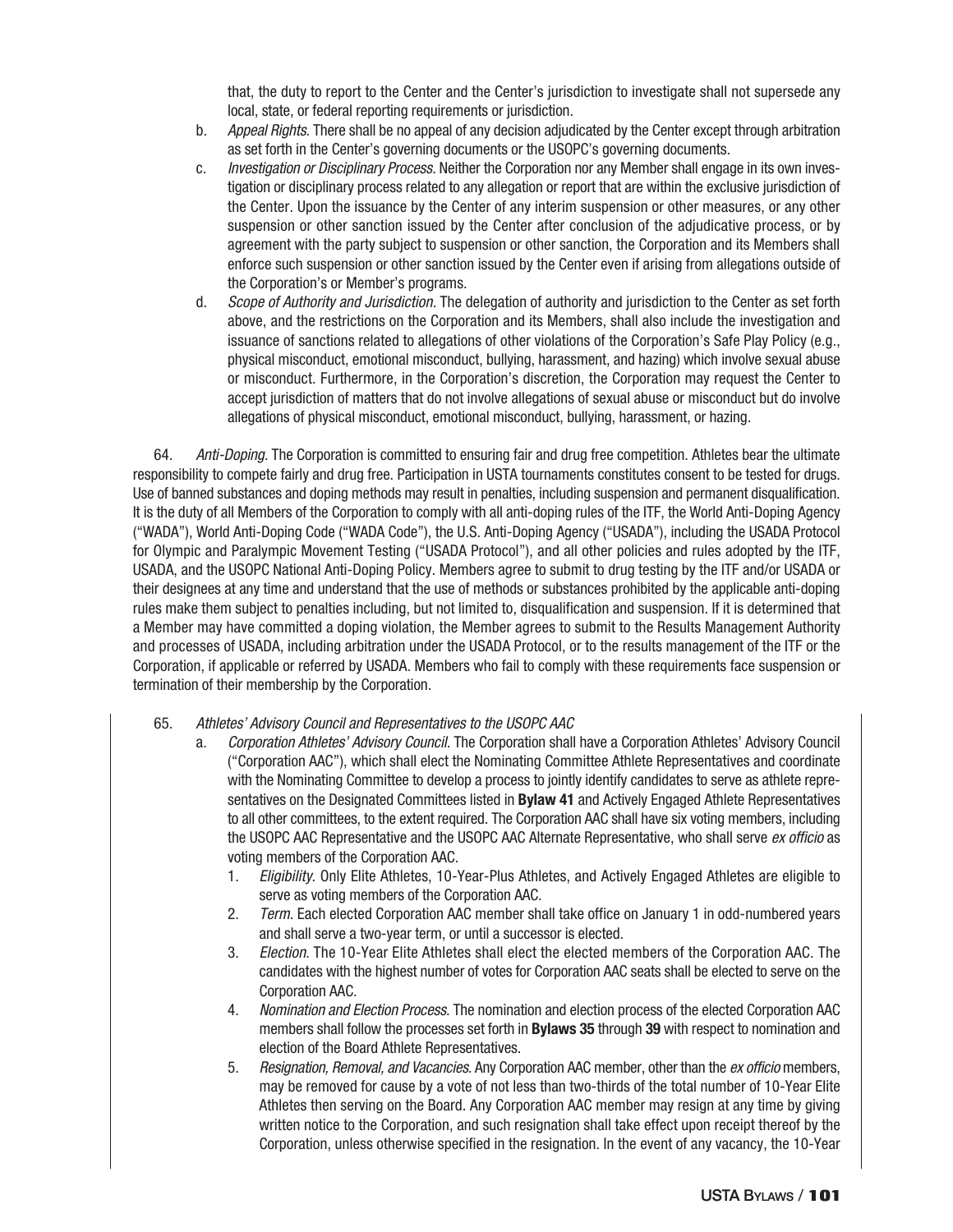Elite Athletes then serving on the Board may fill such vacancy for the unexpired portion of the term. b. United States Olympic & Paralympic Committee Athletes' Advisory Council Representative and Alternate Representative. The United States Olympic & Paralympic Committee ("USOPC") has established a committee of athlete representatives referred to as the Athletes' Advisory Council ("USOPC AAC"). The Corporation's representatives shall be known as the USOPC AAC Representative and the USOPC AAC Alternate Representative.

- 1. Eligibility to be elected or appointed to serve as the Corporation's USOPC AAC Representative and the USOPC AAC Alternate Representative. The USOPC AAC Representative and the USOPC AAC Alternate Representative shall be of the opposite gender. Unless a USOPC AAC Representative is still competing and receiving benefits from the Corporation or the USOPC, a USOPC AAC Representative cannot be a paid employee of the Corporation or the USOPC and simultaneously serve on the USOPC AAC. USOPC Eligible Voters who have not exceeded the term limit are eligible to serve as the USOPC AAC Representative or the USOPC AAC Alternate Representative ("USOPC Eligible Athlete").
- 2. Term. The term of the USOPC AAC Representative and USOPC AAC Alternate Representative shall begin with the first meeting of the USOPC board after the Summer Olympic Games and shall extend until the first meeting of the board following the next Summer Olympic Games. This time period is called a Quadrennium. A USOPC Eligible Athlete may serve as the USOPC AAC Representative for a maximum of two terms. If the USOPC AAC Alternate Representative replaces the USOPC AAC Representative and attends over one-half of the meetings in a Quadrennium, then one term shall be deemed to have been served.
- 3. Election by USOPC Eligible Voters. Every four years, the USOPC AAC Representative and USOPC AAC Alternate Representative shall be elected by those athletes who are United States citizens or a United States legal residents, at least 18 years old, and have represented the United States in the Olympic, Paralympics, Pan American, or Parapan American Games; World Championships; Davis Cup; Billie Jean King Cup; World Team Cup; or an event designated as an Operation Gold event by the USOPC within the preceding ten years as measured from the first USOPC AAC meeting of the Quadrennium ("USOPC Eligible Voters").
- 4. USOPC AAC Election Committee. The USOPC AAC Election Committee shall be comprised of the Chairperson of the Olympic/Pan American Committee, the Corporation's staff person who is a member of the Olympic/Pan American Committee, and the current USOPC AAC Representative (or if the USOPC AAC Representative is unable to serve, then the USOPC AAC Alternate Representative). The Committee shall oversee the nominations and election of the USOPC AAC Representative and the USOPC AAC Alternate Representative.
- 5. Nomination procedure. No later than in the year preceding a Quadrennium, the USOPC AAC Election Committee shall send by first-class mail, overnight courier, facsimile, or electronic mail a letter to each USOPC Eligible Voter requesting nominations. The letter shall contain:
	- a description of the duties and operation of the USOPC AAC;
	- the Corporation election procedure;
	- the eligibility criteria;
	- a list of the USOPC Eligible Athletes;
	- the deadline for the nominations; and
	- a nomination form that shall include a line for the athlete to self-nominate and attest to willingness to serve.

The Board shall set the date that nominations are due.

- 6. Election procedure.
	- i. The USOPC Election Committee shall send by first-class mail, overnight courier, facsimile, or electronic mail a ballot listing the USOPC Eligible Athletes nominated to serve as the USOPC AAC Representative and USOPC AAC Alternate Representative to the USOPC AAC Eligible Voters. The ballot shall state that all ballots are due at the location or email address specified in the ballot no later than 5:00 p.m. EST on a date set by the Board;
	- ii. The Committee shall tally the votes received by the deadline. The candidate who receives the highest number of votes for the USOPC AAC Representative position shall be the USOPC AAC Representative. The candidate of the opposite gender who receives the highest number of votes for that gender for the USOPC AAC Representative position shall be the USOPC AAC Alternate Representative.
	- iii. If there is a tie for the USOPC AAC Representative position, the President shall cast the deciding vote.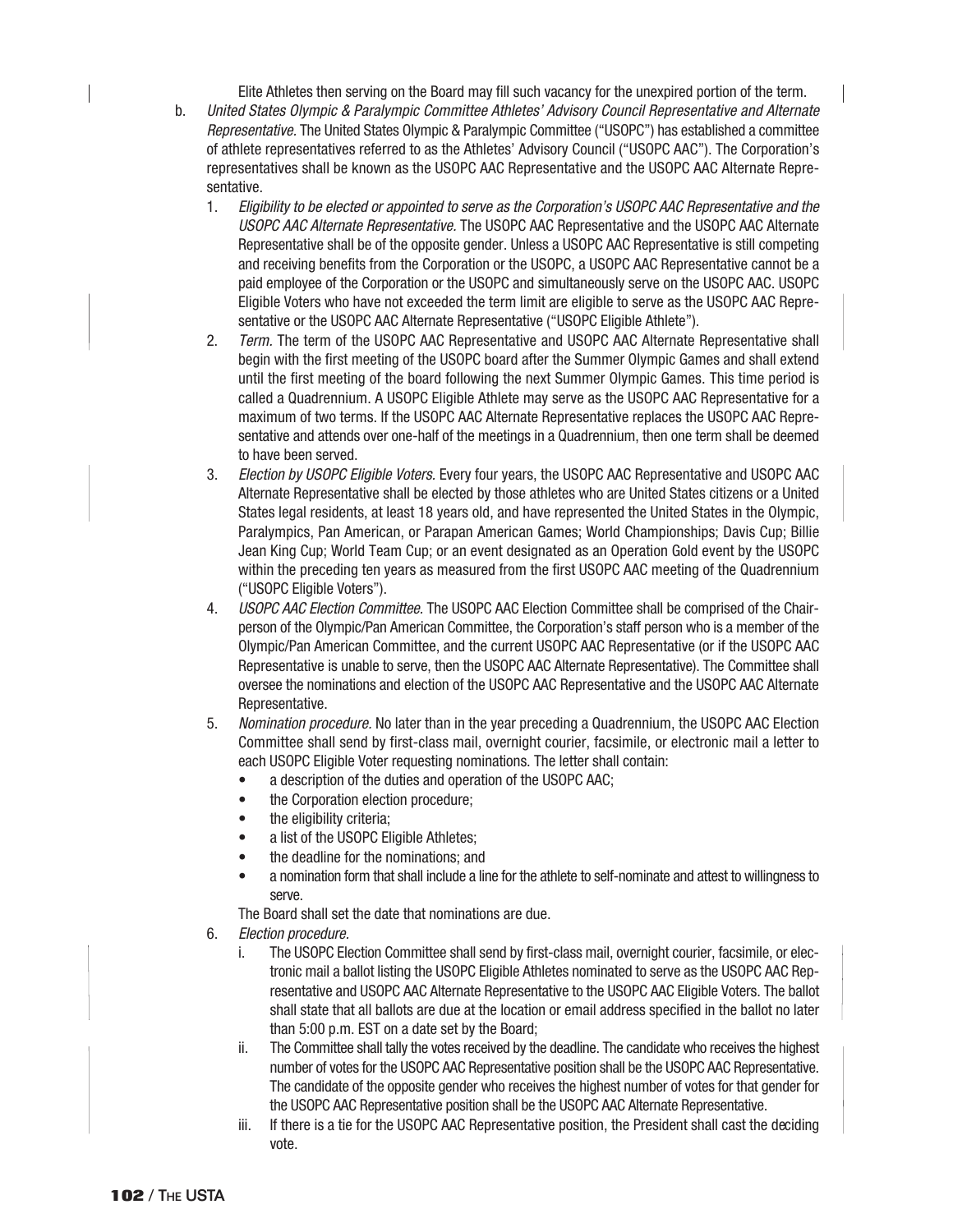- iv. If no votes are cast, the President shall appoint the USOPC AAC Representative and the USOPC AAC Alternate Representative.
- 7. Resignation or removal. If a USOPC AAC Representative resigns or is removed, the USOPC AAC Alternate Representative shall serve as the USOPC AAC Representative. A new USOPC AAC Alternate Representative of the opposite gender shall be elected following the procedures established in this Bylaw.
- c. Grievance procedure. Any grievance that arises out of this Bylaw shall be filed in accordance with the procedures established in **Bylaw 43**.

### **Adoption and Amendment of Bylaws and USTA Regulations**

66. Bylaws. These Bylaws shall be subject to amendment, and new bylaws not inconsistent with any provision of the Constitution may be adopted, by the affirmative vote of a majority of the voting members present at any meeting of the voting members, *provided* notice of the proposed amendment be included in the notice of the meeting.

67. Process for submitting Amendment of Bylaws. A proposed new bylaw or amendment may be submitted only by a Sectional Association (through its president or secretary), by a member of the Executive Council, by the Board, or by a committee (through its chairperson). A committee may only submit a proposed new bylaw or amendment if the committee, by a majority vote, has voted to submit the proposal. The chairperson shall forward the proposal to the Secretary-Treasurer and shall circulate it to such other bodies as the committee may direct.

All proposals shall be submitted in writing to the Secretary-Treasurer at least 90 days before the meeting at which they are to be considered. However, if notice is provided to all sectional delegates at least 15 days before that meeting, any proposal concerning a matter of extreme urgency that could not have been foreseen 90 days before the meeting may be considered, provided such proposal be determined to be of extreme urgency by a majority vote of the members present and voting.

68. USTA Regulations. USTA Regulations not inconsistent with the Constitution or these Bylaws, setting forth rules, regulations, and policies of the Corporation may be adopted and amended by the voting members, Executive Council, or Board. Amendments to the USTA Regulations shall be adopted in accordance with **USTA Regulation XIX**. Amendments to the USTA Regulations adopted by the Executive Council or Board, shall be subject to the approval, disapproval, or amendment at the next annual, semiannual, or special meeting of the voting members upon the request of voting delegates at the meeting with sufficient aggregate vote strength to constitute a majority vote of the membership.

69. Gender and titles of Chairpersons. All references to the male gender in the Constitution, Bylaws, and USTA Regulations shall refer to and mean equally the female gender, and the singular shall include the plural, each where the context so indicates.

Any chairperson or vice chairperson may use any commonly recognized title such as "chairperson," "chairman," "chairwoman," or "chair."

70. Stylistic and conforming changes. The Chairperson of the Constitution and Rules Committee in consultation with the Corporation Legal Department may make language and stylistic changes considered advisable by them to implement the intent of the Bylaws and USTA Regulations and may make conforming changes required to avoid inconsistencies or conflicting provisions. The Chairperson of the Constitution and Rules Committee shall inform the Executive Council of language, stylistic, and conforming changes.